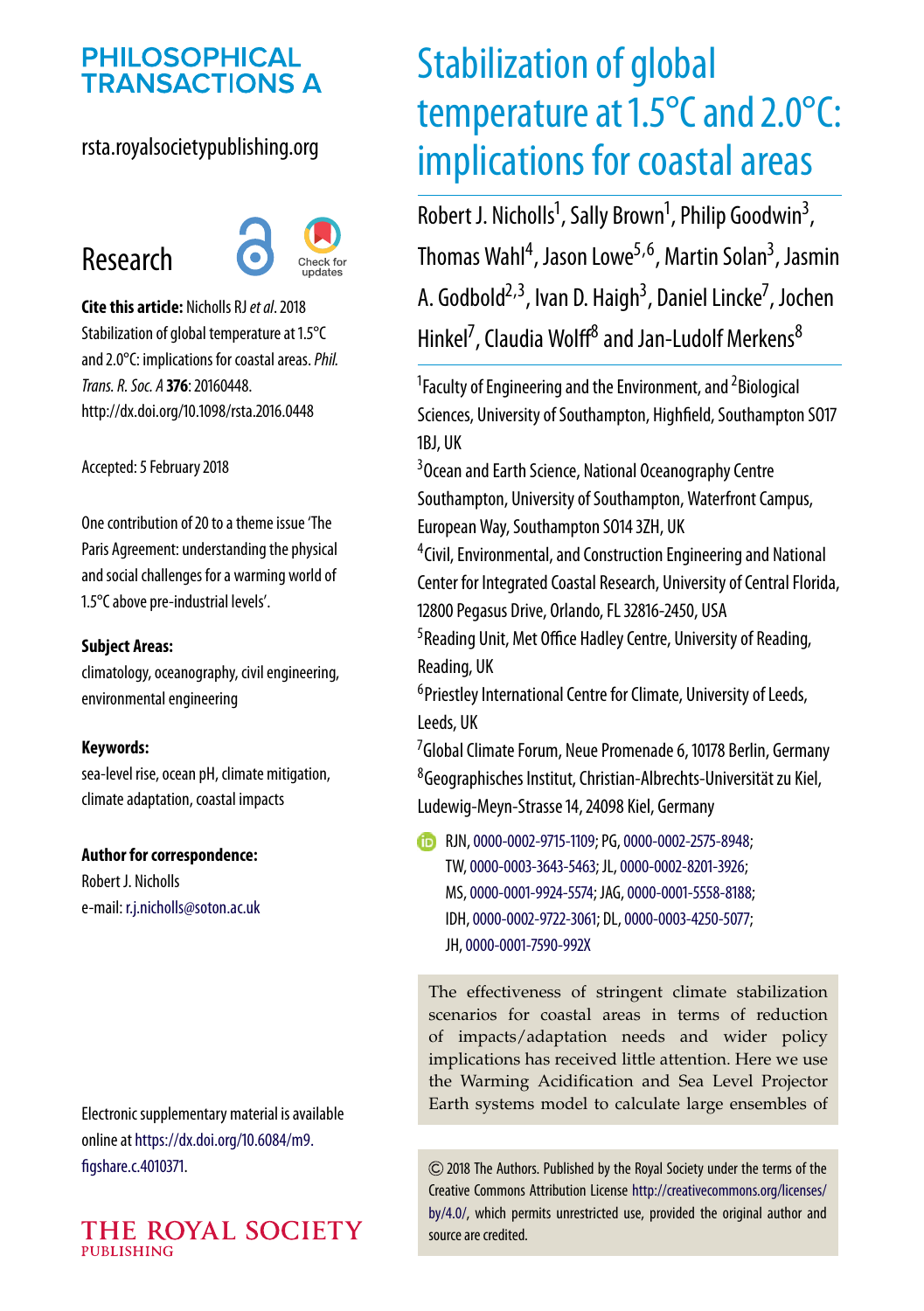global sea-level rise (SLR) and ocean pH projections to 2300 for 1.5°C and 2.0°C stabilization scenarios, and a reference unmitigated RCP8.5 scenario. The potential consequences of these projections are then considered for global coastal flooding, small islands, deltas, coastal cities and coastal ecology. Under both stabilization scenarios, global mean ocean pH (and temperature) stabilize within a century. This implies significant ecosystem impacts are avoided, but detailed quantification is lacking, reflecting scientific uncertainty. By contrast, SLR is only slowed and continues to 2300 (and beyond). Hence, while coastal impacts due to SLR are reduced significantly by climate stabilization, especially after 2100, potential impacts continue to grow for centuries. SLR in 2300 under both stabilization scenarios exceeds unmitigated SLR in 2100. Therefore, adaptation remains essential in densely populated and economically important coastal areas under climate stabilization. Given the multiple adaptation steps that this will require, an adaptation pathways approach has merits for coastal areas.

This article is part of the theme issue 'The Paris Agreement: understanding the physical and social challenges for a warming world of 1.5°C above pre-industrial levels'.

#### 1. Introduction

People and economic activity concentrate in coastal areas [\[1](#page-13-0)[,2\]](#page-13-1), which also contain vital environmental assets like saltmarshes, mangroves and coral reefs that underpin multiple ecosystem services. Hence, the impacts of climate change, including sea-level rise (SLR) and declining ocean pH, are a major threat to coastal zones. These are both being observed and are expected to continue, but the magnitude of effects can vary regionally [\[3](#page-13-2)[–5\]](#page-13-3).

Climate change mitigation comprises actions to limit the magnitude or rate of long-term climate change, usually by reduced human emissions of greenhouse gases. Several studies have analysed climate mitigation for coastal areas [\[6](#page-13-4)[–8\]](#page-13-5). Many climate change factors respond directly to mitigation at a similar timescale to global temperature stabilization. However, for sea level, there is a long time delay in response and while the rate of SLR slows under mitigation, sea levels still continue to rise for centuries.

The Paris Agreement committed signatories to 'Holding the increase in the global average temperature to well below 2°C above pre-industrial levels and to pursue efforts to limit the temperature increase to 1.5°C above pre-industrial levels, recognizing that this would significantly reduce the risks and impacts of climate change' [\[9\]](#page-13-6). While sea level is not explicitly considered, it was an important background factor in discussions about the Agreement which was strongly driven by small island developing states (SIDS) who feel especially threatened by this aspect of climate change [\[10\]](#page-13-7).

Hence this paper has two aims (i) to analyse the potential changes in coastal areas, including impacts and adaptation needs, under stringent stabilization targets relative to an unmitigated scenario and (ii) to consider the implications of such stabilization for the future of coastal areas, including adaptation and management policy. This includes a brief consideration of ecological effects that are anticipated for coastal systems under climate change and climate stabilization. The focus is on sea level and pH as two relevant climate parameters. Given the long timescale of SLR, we consider a number of time periods out to 2300 and examine and contrast emission scenarios leading to temperature stabilization at 1.5°C and 2.0°C with an unmitigated emission scenario. This timeframe is much longer than traditional analyses, which usually stop in 2100, and is necessary to see the full implications of climate change on coastal areas. Potential impacts are illustrated using appropriate indicators, as explained. These indicators should not be taken as projections.

Projections of temperature, sea level and ocean pH are developed with the Warming Acidification and Sea Level Projector (WASP) Earth system model for stabilization and unmitigated emissions [\[11,](#page-13-8)[12\]](#page-13-9). They each comprise a large set of ensemble projections. Changes in ocean pH are less studied than SLR and temperature: with limited adaptation options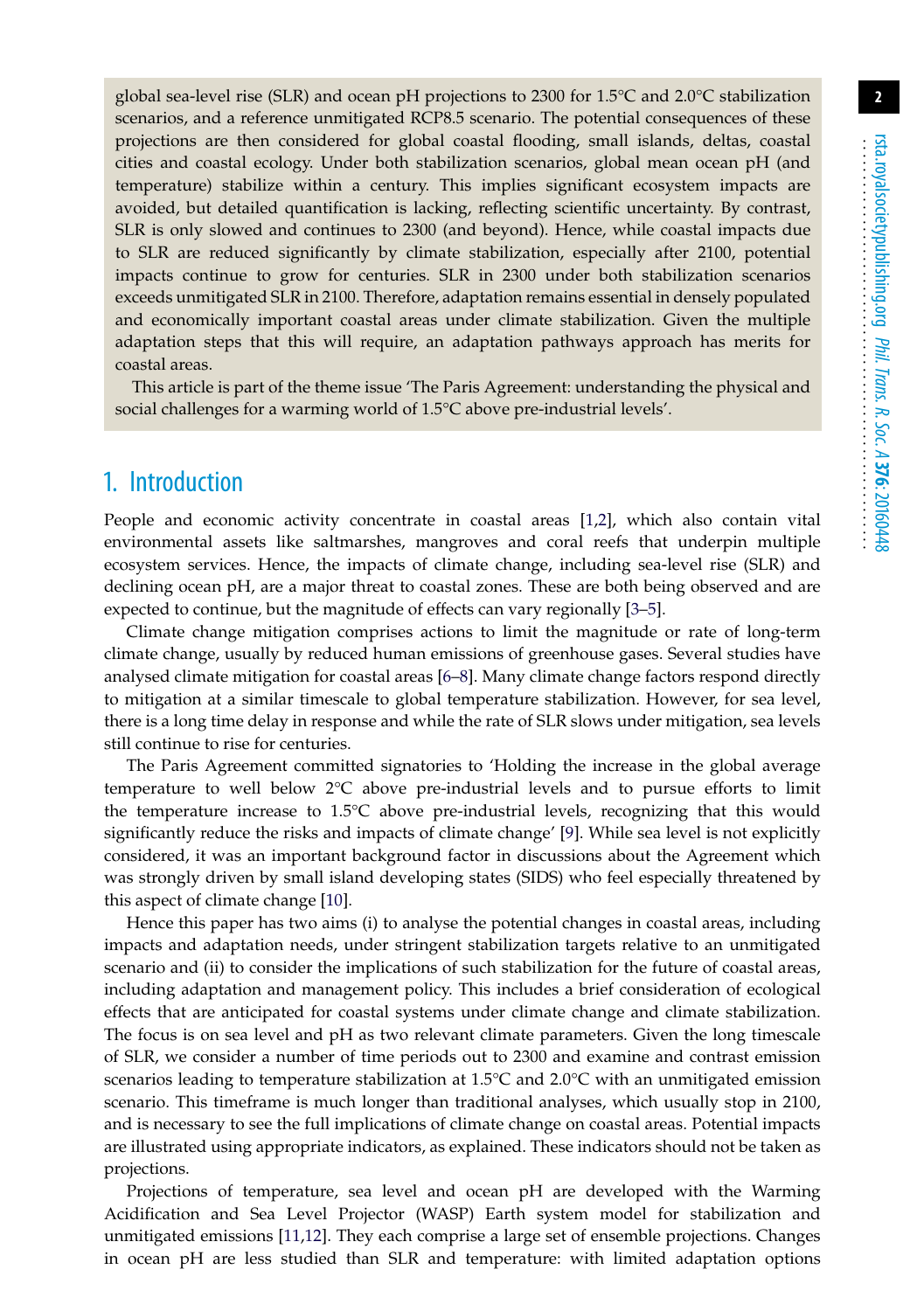available, reduction in  $CO<sub>2</sub>$  emissions is currently viewed as the main practical way to address its impacts, although there are potential geoengineering options [\[13\]](#page-14-0). Undesirable effects of ocean acidification and warming may also be reduced indirectly by management of other anthropogenic stressors such as pollution drivers that interact adversely with climate drivers [\[14\]](#page-14-1). By contrast, many direct adaptation options are available for SLR (e.g. flood defences, flood-proof buildings, setbacks for new construction and restoring coastal ecosystems and geomorphological processes).

The paper is structured as follows. First, the methods to generate climate change scenarios are applied to the stabilization and unmitigated cases, and the resulting projections of SLR and ocean pH are analysed (§2). Second, the corresponding consequences of SLR under the same scenarios are analysed for global flooding and for selected vulnerable hotspots: small islands, deltas and coastal cities (§3). Third, we consider the coastal ecological effects of stabilized and unmitigated climate change (§4). Finally, the implications of these results are discussed, including climate and coastal policy implications (§5).

# 2. Projections of sea-level rise and ocean pH under  $1.5^{\circ}$ C and  $2.0^{\circ}$ C stabilization scenarios

A warming of global surface temperatures leads directly to global mean SLR from two main processes: (i) ice melt—the cryosphere adds additional water to the ocean—and (ii) thermosteric changes—warming of ocean waters leads to thermal expansion. Both these processes will continue for many centuries after a rise and stabilization of surface air temperatures due to the long timescale of cryospheric adjustment to elevated air temperatures (especially the large ice sheets), and the long timescale of the deep ocean temperature warming to surface warming [\[15\]](#page-14-2). This is often referred to as the 'commitment to SLR' [\[15,](#page-14-2)[16\]](#page-14-3). Additional changes in global sea level are caused by anthropogenic effects that are not directly related to surface temperatures, such as changes in global land–water storage [\[17\]](#page-14-4).

To project global mean SLR and ocean pH, the WASP Earth system model [\[11](#page-13-8)[,12\]](#page-13-9) is used to produce a large ensemble of  $9 \times 10^4$  simulations (see the electronic supplementary material), configured to be in good agreement with the range of projections of global mean surface warming and SLR from the Climate Model Intercomparison Project phase 5 (CMIP5) ensemble [\[12\]](#page-13-9) following the SimHist ensemble therein. While the projection ranges of warming, SLR and the thermal expansion contribution to SLR are in close agreement between the WASP and CMIP5 ensembles across scenarios ranging from high-end RCP8.5 to significantly mitigated RCP2.6 [\[12\]](#page-13-9), the WASP model is computationally efficient. Here, we use this computational efficiency to produce new ensemble projections for scenarios representing climate stabilization at politically agreed targets and compare these climate stabilization levels to an unmitigated scenario.

Three future scenarios are considered (as described in the electronic supplementary material): (i) RCP8.5 [\[18\]](#page-14-5) representing unmitigated emission under business as usual [\(figure 1,](#page-3-0) red), (ii) stabilization at 2.0°C warming [\(figure 1,](#page-3-0) blue) and (iii) stabilization at 1.5°C warming [\(figure 1,](#page-3-0) grey), consistent with the Paris Agreement [\(figure 1](#page-3-0)*a*).

The WASP ensemble projected trajectories of surface warming, SLR and surface ocean pH are shown in [figure 1](#page-3-0) for the three scenarios with key results listed in [table 1.](#page-4-0) The uncertainty in future warming projections for RCP8.5 [\(figure 1](#page-3-0)*a*, red) reflects the uncertainty in the equilibrium climate sensitivity and uncertainty in the transient response of the climate system, with the WASP ensemble showing similar projection ranges to the CMIP5 projections [\[12\]](#page-13-9). For the 1.5°C and 2.0°C stabilization scenarios [\(figure 1](#page-3-0)*a*, grey and blue), the uncertainty in warming prior to 2100 reflects the uncertainty in how quickly the stabilization targets will be reached. After 2100, the uncertainty in warming decreases as the carbon emissions in the numerical experiments are tuned in each ensemble member to ensure that the stabilization target warming is followed. The stabilization scenarios both reach their target warming levels, while the high-end RCP8.5 continues to warm past 2100 due to significant ongoing emissions, reaching 5.5°C–14.8°C warming above pre-industrial by 2300 [\(table 1\)](#page-4-0). It should be noted that while the warming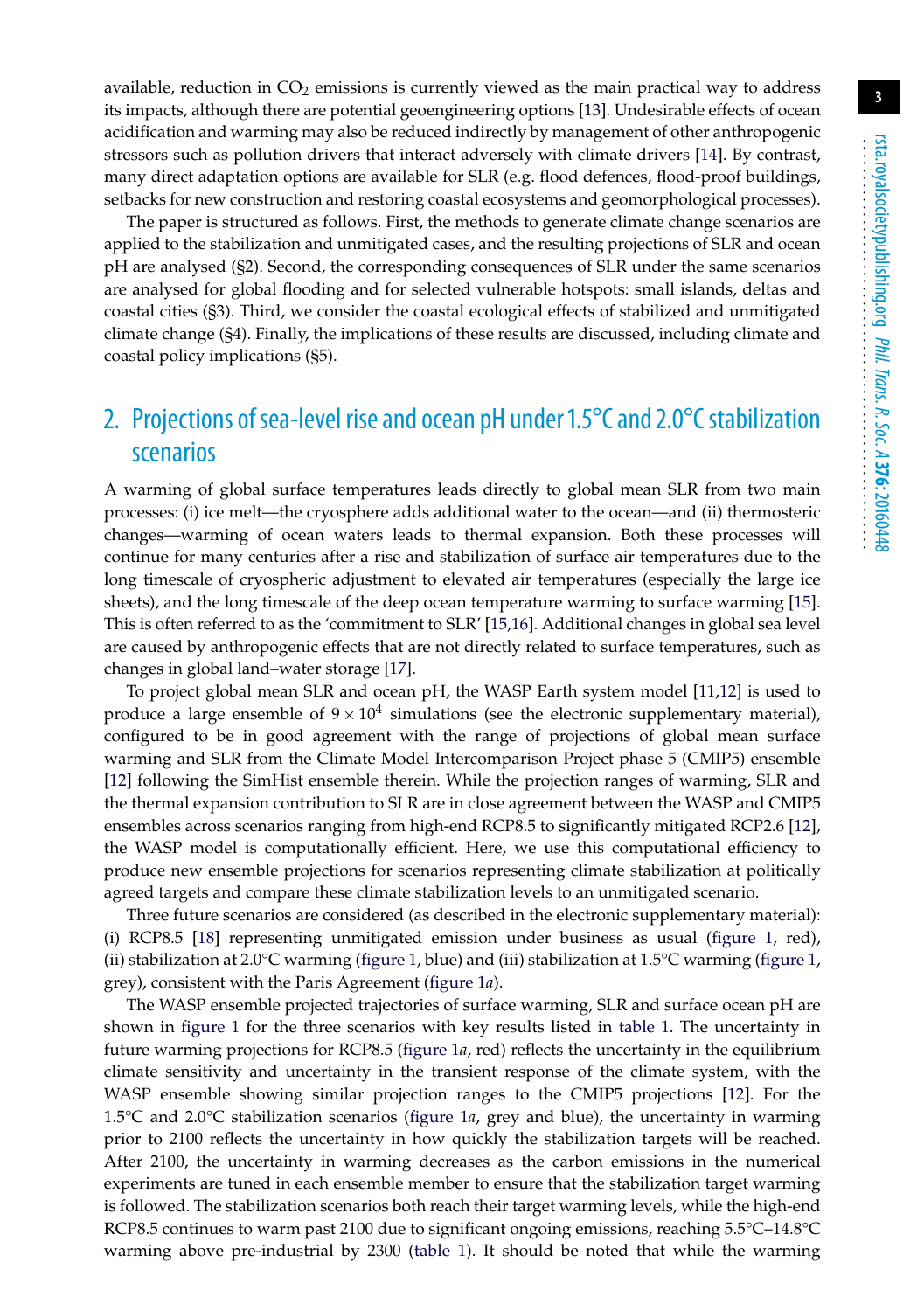

rsta.royalsocietypublishing.org ........................................................ .............................. *Phil. Trans. R. Soc. A* **376**: 20160448

<span id="page-3-0"></span>**Figure 1.** Future temperature rise, sea level and surface ocean pH projections to 2300 for a large  $(9 \times 10^4)$  ensemble using the WASP Earth system model. (*a*) Global temperature anomaly relative to pre-industrial,  $\Delta I$  (°C), (*b*) global mean sea-level (GMSL) rise relative to 1986–2005 (m) and (c) surface ocean pH. The median ensemble projections over time (lines) and the 90% ranges within the ensemble simulations (shaded areas, from the 5th to 95th percentiles) are shown for RCP8.5 (red) and 2.0°C (blue) and 1.5°C (grey) stabilization scenarios.

and SLR projections from the WASP ensembles are historically tuned to give similar ranges to the CMIP5 ensemble-based AR5 projections (see electronic supplementary material and [\[12\]](#page-13-9)), there are additional uncertainties not included within our projections [\(figure 1\)](#page-3-0). In particular, historically unprecedented processes are not considered. This could include sudden future icesheet collapse or future warming exceeding expectations due to nonlinear feedbacks, such as accelerated methane release from warming permafrost. If these processes occurred, higher rises in sea level would be a likely consequence.

The range of future SLR projections in the WASP ensemble of simulations [\(figure 1](#page-3-0)*b*) reflects the uncertainty in the cryospheric response to future warming, uncertainty in the ocean heat uptake response to future warming and uncertainty in the simulated future warming itself. For the stabilization scenarios, some simulations see an overshoot of the warming target during the twenty-first century while others never exceed the stabilization [\(figure 1](#page-3-0)*a*, grey and blue shaded). This temperature history has an impact on the SLR projections: projected SLR at year 2100 is correlated with simulated warming at 2035 (which is when the maximum range of temperatures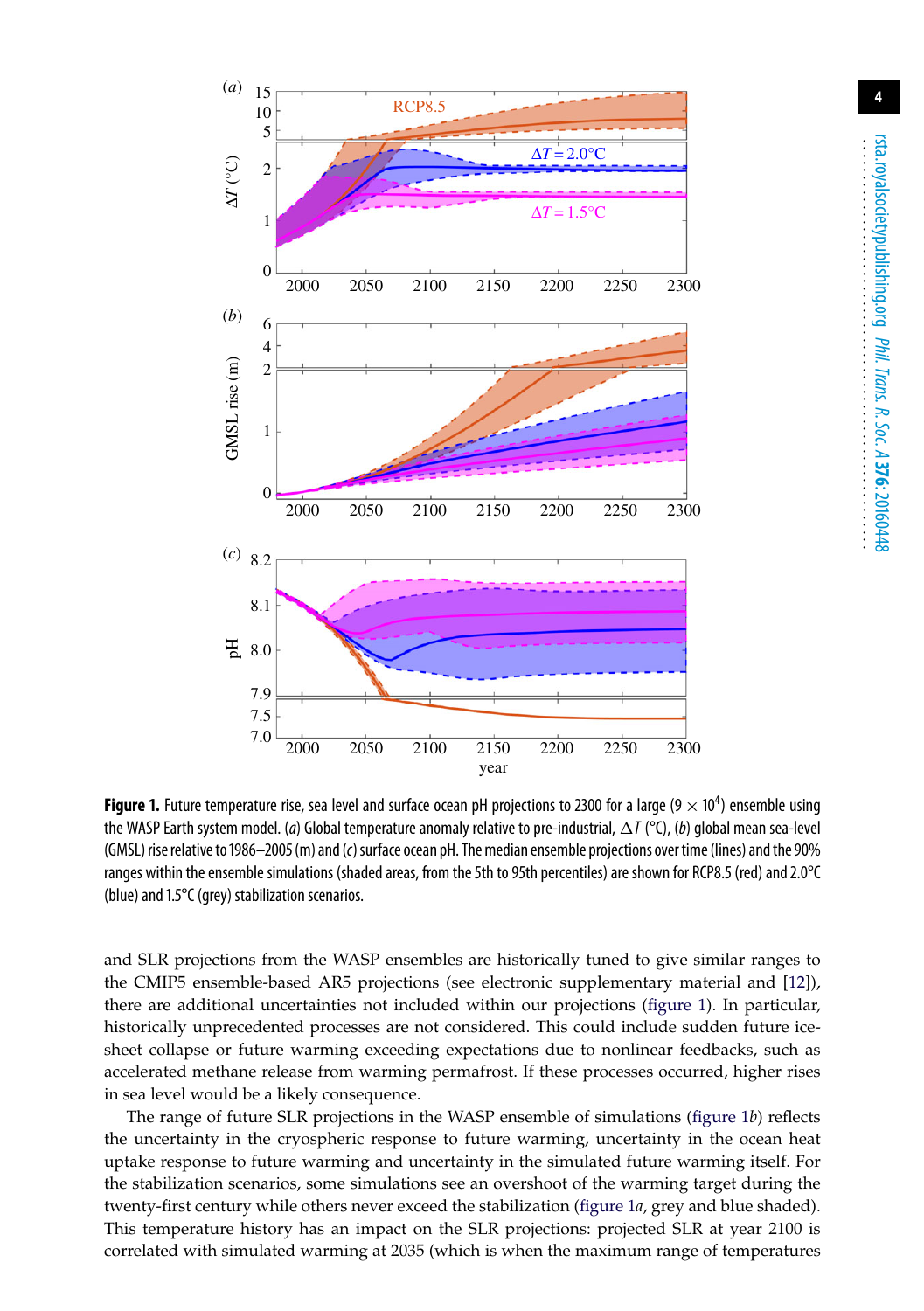Table 1. Summary results of the WASP Earth system model for global mean temperature, global mean SLR and ocean pH and the two stabilization scenarios (1.5°C and 2.0°C) and the reference unmitigated **Table 1.** Summary results of the WASP Earth system model for global mean temperature, global mean SLR and ocean pH and the two stabilization scenarios (1.5°C and 2.0°C) and the reference unmitigated (RCP8.5) emissions scenario. Results include the ensemble mean  $\pm$  s.d. and the 90% range (5th to 95th percentiles) in parentheses. (RCP8.5) emissions scenario. Results include the ensemble mean ± s.d. and the 90% range (5th to 95th percentiles) in parentheses.

<span id="page-4-0"></span>

|           | (relative to pre-industrial) (°C)<br>global mean temperature |                 |                |                 | SLR (relative to 1986-2005 average) (m) |                 | ocean pH        |                 |                                                                                                                                                                                                                                                                                                                                                                                                                                                                                                                                                                  |
|-----------|--------------------------------------------------------------|-----------------|----------------|-----------------|-----------------------------------------|-----------------|-----------------|-----------------|------------------------------------------------------------------------------------------------------------------------------------------------------------------------------------------------------------------------------------------------------------------------------------------------------------------------------------------------------------------------------------------------------------------------------------------------------------------------------------------------------------------------------------------------------------------|
| time      | $1.5^{\circ}$ C                                              | $2.0^{\circ}$ C | <b>RCP8.5</b>  | $1.5^{\circ}$ C | $2.0^{\circ}$ C                         | <b>RCP8.5</b>   | $1.5^{\circ}$ C | $2.0^{\circ}$ C | RCP8.5                                                                                                                                                                                                                                                                                                                                                                                                                                                                                                                                                           |
| 1986-2005 | $0.8 \pm 0.2$                                                |                 |                |                 |                                         |                 | $8.11 \pm 0.00$ |                 |                                                                                                                                                                                                                                                                                                                                                                                                                                                                                                                                                                  |
|           | $(0.7 - 1.3)$                                                |                 |                |                 |                                         |                 | $(8.10 - 8.11)$ |                 |                                                                                                                                                                                                                                                                                                                                                                                                                                                                                                                                                                  |
| 2050      | $1.5 \pm 0.2$                                                | $1.8 \pm 0.3$   | $2.1 \pm 0.5$  | $0.21 \pm 0.04$ | $0.23 \pm 0.04$                         | $0.26 \pm 0.04$ | $8.06 \pm 0.04$ | $8.01 \pm 0.04$ | $7.96 \pm 0.01$                                                                                                                                                                                                                                                                                                                                                                                                                                                                                                                                                  |
|           | $(12 - 1.8)$                                                 | $(1.4 - 2.2)$   | $(1.6 - 3.2)$  | $(0.14 - 0.28)$ | $(0.17 - 0.30)$                         | $(0.19 - 0.32)$ | $(8.03 - 8.15)$ | $7.97 - 8.11$   | $\begin{aligned} \begin{minipage}{0.9\linewidth} \begin{minipage}{0.9\linewidth} \begin{minipage}{0.9\linewidth} \end{minipage} \end{minipage} \begin{minipage}{0.9\linewidth} \begin{minipage}{0.9\linewidth} \begin{minipage}{0.9\linewidth} \end{minipage} \end{minipage} \end{minipage} \begin{minipage}{0.9\linewidth} \begin{minipage}{0.9\linewidth} \begin{minipage}{0.9\linewidth} \end{minipage} \end{minipage} \end{minipage} \begin{minipage}{0.9\linewidth} \begin{minipage}{0.9\linewidth} \begin{minipage}{0.9\linewidth} \end{$<br>$7.95 - 7.97$ |
| 2100      | $15 \pm 0.1$                                                 | $2.0\pm0.2$     | $4.1 \pm 1.0$  | $0.39 \pm 0.09$ | $0.49 \pm 0.10$                         | $0.72 \pm 0.11$ | $8.08 \pm 0.04$ | $8.02 \pm 0.06$ | $7.75 \pm 0.01$                                                                                                                                                                                                                                                                                                                                                                                                                                                                                                                                                  |
|           | $(1.2 - 1.6)$                                                | $(1.8 - 2.3)$   | $(3.0 - 6.3)$  | $(0.24 - 0.54)$ | $(0.31 - 0.65)$                         | $(0.54 - 0.91)$ | $(8.04 - 8.16)$ | $7.95 - 8.13$   | $7.74 - 7.76$                                                                                                                                                                                                                                                                                                                                                                                                                                                                                                                                                    |
| 2300      | $15 + 0.1$                                                   | $2.0 \pm 0.1$   | $8.8 \pm 3.1$  | $0.89 \pm 0.23$ | $1.7 \pm 0.29$                          | $3.65 \pm 0.89$ | $3.09 \pm 0.04$ | $0.04 \pm 0.06$ | $0.045 \pm 0.00$                                                                                                                                                                                                                                                                                                                                                                                                                                                                                                                                                 |
|           | $(1.4 - 1.5)$                                                | $(1.9 - 2.0)$   | $(5.5 - 14.8)$ | $(0.53 - 1.27)$ | $(0.71 - 1.65)$                         | $(2.40 - 5.27)$ | $(8.02 - 8.15)$ | $7.95 - 8.13$   | $7.74 - 7.75$                                                                                                                                                                                                                                                                                                                                                                                                                                                                                                                                                    |

**5**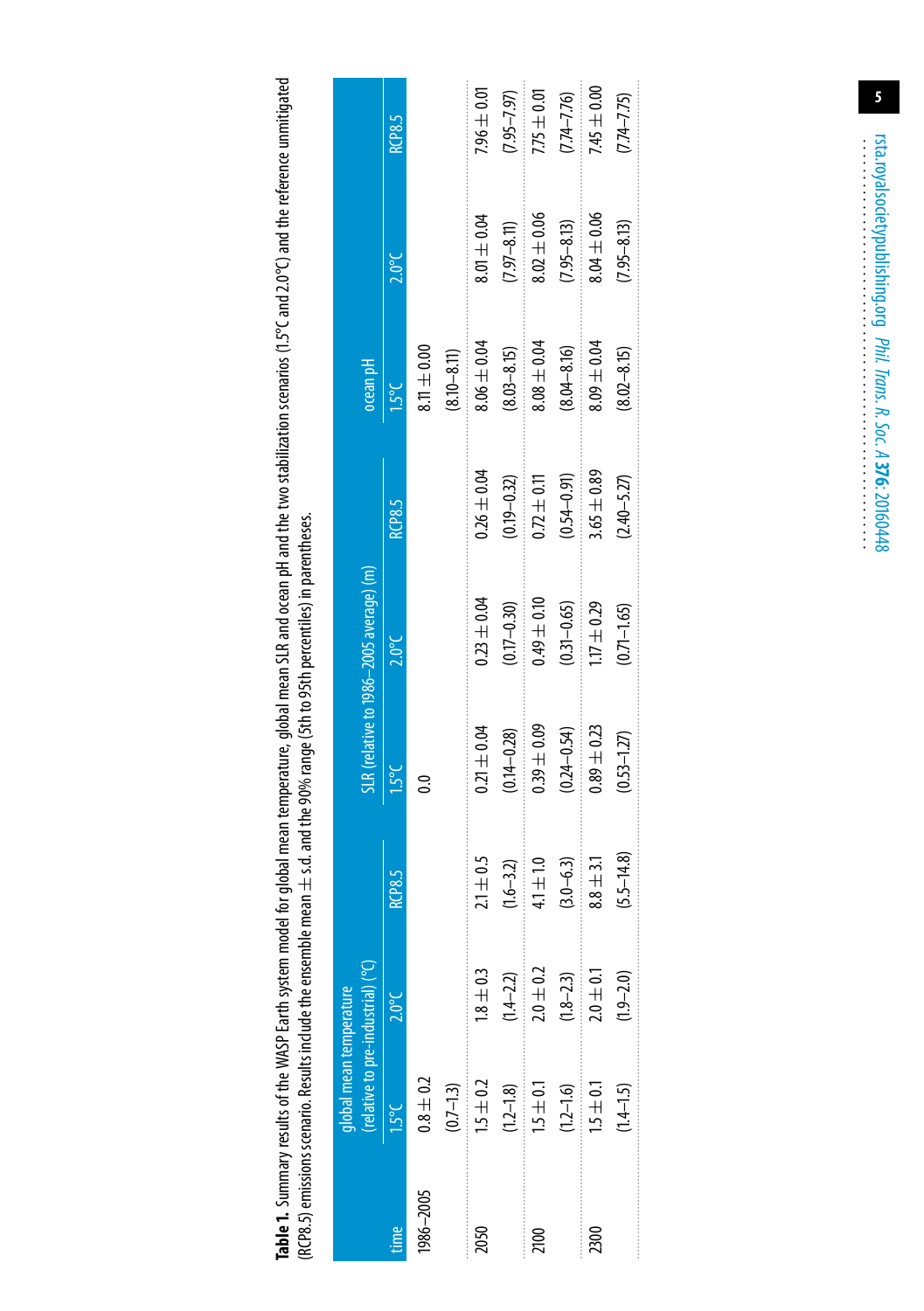occurs across the ensemble before stabilization later in the twenty-first century) with a coefficient of determination ( $R^2$ ) of 0.19: the simulations with the larger warming overshoot above 1.5<sup>o</sup>C in 2035 tend to have larger SLR at 2100 than those with less overshoot [\(figure 1](#page-3-0)*a,b* grey). This is consistent with SLR being more related to the time integral of warming than the instantaneous warming at any particular time. However, the majority of the variation in the ensemble SLR projections for a specific warming target arises from variation in the model sensitivities of SLR to warming. This suggests that more SLR should be expected for scenarios with warming overshoot, but that the effect is less than the total uncertainty in SLR due to the sensitivities of the cryosphere and ocean heat uptake to surface warming. For RCP8.5, the WASP ensemble ranges agree well with the CMIP5 projections [\[12\]](#page-13-9).

For the 1.5°C and 2.0°C scenarios, SLR continues despite the ensemble-median temperature stabilizing in the mid-twenty-first century. By 2100, projected SLR is  $0.39 \pm 0.09$  m and  $0.49 \pm 0.10$  m under  $1.5^{\circ}$ C and  $2.0^{\circ}$ C stabilization, respectively. There is a large overlap between the two stabilization scenarios, indicating a lack of climate sensitivity due to the commitment to SLR. By 2300, SLR is projected at  $0.89 \pm 0.23$  m and  $1.17 \pm 0.29$  m for the  $1.5^{\circ}$ C and  $2.0^{\circ}$ C scenarios, respectively, and the benefits of stronger mitigation are more apparent. Compared with the unmitigated RCP8.5 scenario, median SLR in 2300 is reduced by 2.76 m (75%) and 2.48 m (68%) under 2.0°C and 1.5°C stabilization, respectively. Expressed as a linear rate of SLR from 2100 to 2300, the median changes are 2.5 mm yr<sup>-1</sup>, 3.4 mm yr<sup>-1</sup> and 14.7 mm yr<sup>-1</sup> under the three scenarios, respectively. At the 95th percentile, the RCP8.5 could exceed 20 mm  $yr^{-1}$ , seven times faster than satellite observations of SLR during the early twenty-first century [\[3\]](#page-13-2).

The range of projected changes in surface ocean pH in the WASP ensembles for the 1.5°C and 2.0 $\degree$ C scenarios reflects the uncertainty in the future atmospheric CO<sub>2</sub> trajectory compatible with each stabilization target (figure  $1c$ , grey and blue). For RCP8.5 there are prescribed  $CO<sub>2</sub>$ concentrations resulting in limited range in terms of surface ocean pH [\(figure 1](#page-3-0)*c*, red). The preindustrial surface ocean pH in the WASP model is 8.2, and this decreases to 8.1 by the early twenty-first century [\(figure 1](#page-3-0)*c*) as atmospheric  $CO<sub>2</sub>$  increases and dissolves in the surface ocean as inorganic carbon. For stabilization at 1.5 $\degree$ C, projected surface ocean pH declines to 8.08  $\pm$  0.04 in 2100 and to  $8.09 \pm 0.04$  by 2300. For stabilization at 2.0°C, projected surface ocean pH declines to  $8.02 \pm 0.06$  in 2100 and to  $8.04 \pm 0.06$  in 2300. Under the RCP8.5, surface ocean pH declines to  $7.75 \pm 0.01$  by 2100 and 7.45 by 2300. Hence, the benefits of stabilization in terms of reducing the surface ocean pH change are dramatic. Relative to RCP8.5, stabilization at 1.5°C and 2.0°C reduces the change in surface ocean pH from pre-industrial by 73% and 60% by year 2100, and by 85% and 79% by year 2300, respectively.

For the temperature stabilization pathways, the uncertainties in our projections of surface ocean pH and SLR increase with time. Our projections with WASP assume that climate sensitivity is constant in time. However, century-scale feedbacks can alter the climate sensitivity [\[19\]](#page-14-6) and may affect the  $CO<sub>2</sub>$  concentration and projected surface ocean pH for a given climate stabilization target beyond year 2100. Our SLR projections beyond year 2100 assume a smooth path towards the eventual equilibrium SLR for a given climate stabilization. However, some processes may occur relatively suddenly, such as ice-sheet collapse [\[3\]](#page-13-2), and this adds additional uncertainty to SLR beyond year 2100 that is not encapsulated within the WASP model projections.

#### 3. Impacts of sea-level rise under climate stabilization

SLR has a range of impacts on coastal areas, including (i) increased coastal flooding and inundation; (ii) coastal morphodynamic changes, especially erosion; (iii) ecosystem changes such as wetland change and loss; and (iv) hydrological and salinization effects in coastal surface and ground waters [\[20](#page-14-7)[–22\]](#page-14-8). There is a complex interplay between these factors and morphodynamic and ecosystem change can influence coastal flooding, for example. In this analysis, we mainly focus on the potential of coastal flooding and inundation as the impacts could be dramatic [\[23\]](#page-14-9). Importantly, SLR is not occurring in isolation and multiple climates and non-climate drivers are shaping coastal areas [\[24\]](#page-14-10), although the magnitude of these drivers varies significantly in space.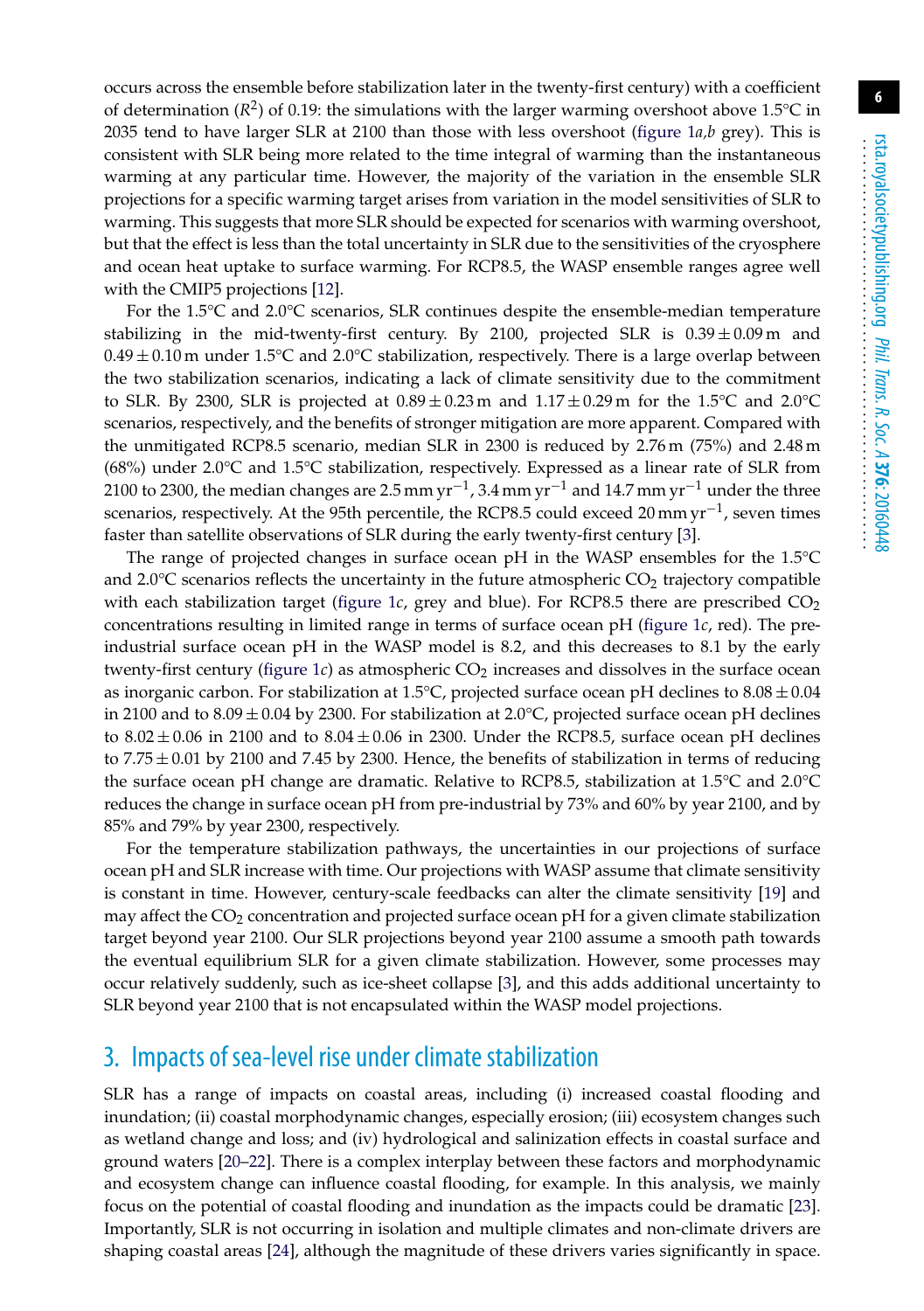Some key examples are population growth, urbanization, changing sediment supply and land uplift/subsidence, resulting from natural (i.e. glacial isostatic adjustment) and anthropogenic subsidence (due to ground fluid extraction) processes [\[25,](#page-14-11)[26\]](#page-14-12). Hence, it is important to set SLR and climate change in this broader context. Coastal adaptation is also critical to consider as this can greatly reduce impacts [\[23,](#page-14-9)[27,](#page-14-13)[28\]](#page-14-14), and protection already allows large populations to remain in locations that would otherwise be highly hazardous, such as the western Netherlands [\[29\]](#page-14-15) and parts of China's coastal lowlands [\[30\]](#page-14-16).

#### (a) Global coastal flood impacts

To analyse the possible benefits of stabilization in terms of reduced coastal flooding, the three global mean SLR scenarios shown in [figure 1](#page-3-0) were assessed at a global scale using the Dynamic Interactive Vulnerability Assessment modelling framework (DIVA, v. model 2.0.1, database 32) (see electronic supplementary material). Storm characteristics are assumed constant and erosion is not considered—changes in both these factors may enhance the impacts presented. Expected number of people flooded per year is used as an impact indicator. To address uncertainty, the 5th, 50th and 95th percentiles of the sea-level projections were considered, together with the five shared socio-economic pathways, which reflect a range of future population and economic conditions to 2100 [\[31,](#page-14-17)[32\]](#page-14-18). Beyond 2100, a stable population and population distribution are assumed, following the impact assessment community convention [\[33\]](#page-14-19) and the results are indicative. Adaptation in the base year was represented by protection in the form of sea dikes, estimated following a demand-for-safety function where safety (and dike height) mainly vary with population density and wealth [\[23\]](#page-14-9). Dikes are initialized in 1995 with no subsequent upgrade so that the impacts (and adaptation needs) due to SLR are apparent.

[Figure 2](#page-7-0)*a* illustrates the expected number of people flooded annually around the coasts to 2300 under these assumptions. Absolute impacts grow with time under all scenarios, but this growth is slower under climate stabilization. Reduced impacts are apparent during the twenty-first century, and this reduction grows in the twenty-second and twenty-third centuries. [Figure 2](#page-7-0)*b* shows that 1.5°C stabilization (grey) has a greater relative reduction in impacts than 2.0°C stabilization (blue). The range overlaps at first and separates in the later twenty-second century. The mean impacts relative to the unmitigated RCP8.5 scenario are 60% and 72% in 2100, and 36% and 43% in 2300, respectively. The absolute growth in impacts means that while stabilization avoids significant impacts, coastal risk still grows progressively under both climate stabilization scenarios to 2300. Hence, total risk can only be maintained at current levels with significant adaptation in addition to climate stabilization.

The effects on small islands, deltas and coastal cities are examined in more detail below.

#### (b) Small island developing states

Globally, there are more than 50 SIDS and many more small islands which are highlighted to be at high risk from climate change in multiple Intergovernmental Panel on Climate Change (IPCC) reports (e.g. [\[34,](#page-14-20)[35\]](#page-14-21)). In the Paris Agreement, SIDS are mentioned on five occasions and noted as being 'particularly vulnerable' due to their 'significant capacity constraints'. This is particularly acute as many islands are variously remote (e.g. Marshall Islands), geographically dispersed (e.g. Federated States of Micronesia), poorly developed (e.g. Haiti), lack a skills base and/or low lying (e.g. Maldives) [\[36\]](#page-15-0).

Climate change will affect SIDS through multiple factors, including SLR, oceanic warming, changing cyclones and changes in precipitation and temperature patterns [\[35\]](#page-14-21). Higher sea levels and wind-driven water levels are anticipated to increase flooding and erosion, plus increase the likelihood of salinization of freshwater resources [\[37\]](#page-15-1). Low island nations such as the Maldives, Kiribati, Tuvalu and Turks and Caicos Islands are particularly threatened. Significant shoreline changes are observed on small islands, but it is difficult to attribute these to SLR (e.g. [\[38,](#page-15-2)[39\]](#page-15-3)). Even islands which are not low in elevation (e.g. Grenada, Seychelles, Fiji) are threatened as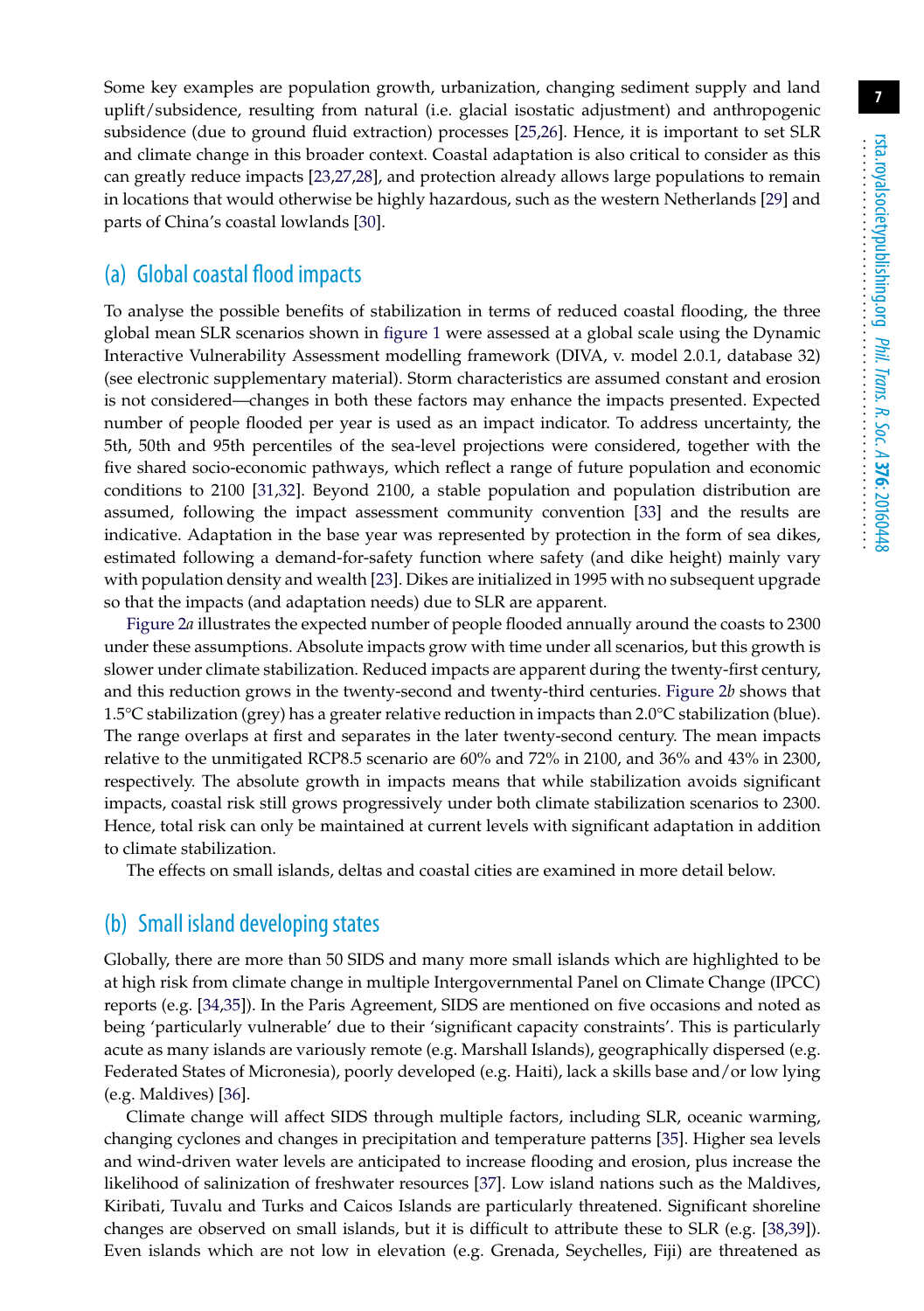

<span id="page-7-0"></span>**Figure 2.** Climate stabilization and global coastal flooding. (*a*) Expected number of people flooded (millions yr−<sup>1</sup> ) versus time from 2000 to 2300 for stabilization and unmitigated SLR scenarios across all socio-economic scenarios for each emissions pathway. (b) Relative comparison of impacts under stabilization, showing the percentage of impact, normalized by unmitigated (RCP8.5) impacts for the same socio-economic scenario. In both cases, this assumes no adaptation (i.e. dike upgrade) and the numbers are indicators, not projections. The mean ensemble projections over time (lines) and the range are shown for RCP8.5 (red) and 2.0°C (blue) and 1.5°C (grey) stabilization scenarios.

infrastructure is concentrated at low elevations close to the coast (e.g. [\[40\]](#page-15-4)). Indeed, 50% of Caribbean and Pacific Islanders live within 1.5 km of the coast [\[41\]](#page-15-5). With many islands relying on tourism, sustaining this industry is a major concern.

Some scientists paint a bleak prospect for small islands under SLR, with the recent loss of entire islands in the Solomon Islands being considered indicative of their wider future [\[42\]](#page-15-6). Other scientists are more optimistic and consider that coral islands may grow with SLR [\[43](#page-15-7)[–45\]](#page-15-8). For example, Kench *et al.* [\[46\]](#page-15-9) mapped Pacific islands from 1897 to 2013 and found a net gain in land, despite SLR. This suggests that some islands may cope with slow SLR if left to accrete naturally. Such accretion can take various forms, including vertical accretion due to overtopping waves and/or horizontal accretion as new sediment welds to islands. Developed islands which are constrained by coastal defences may be less able to accrete. An example of this is Malé, Maldives (average height 1 m a.m.s.l. and surrounded by dead reef, limiting new coral-derived sediment supply). Here, SLR poses a serious threat when considered alongside energetic swell waves which periodically cause flooding [\[47\]](#page-15-10). The RCP8.5 SLR scenario threatens Malé this century, while SLR associated with 1.5°C and 2.0°C poses a significant threat by 2300.

Climate stabilization offers substantial benefit to small islands, buying time to adapt to SLR, including possible relocation, upgraded defence or even artificial raised island construction [\[48\]](#page-15-11). The reduction in coastal ecosystem impacts due to stabilization discussed in §4 offers substantial but unquantified benefits sustaining island livelihoods and the wider environment, including allowing natural accretion. SIDS need help and time to build the capacity to plan and finance adaptation. Migration is seen as the final adaptation option for many low-lying islands in the face of SLR [\[49\]](#page-15-12) and longer-term planning is being considered by several island nations in the form of land purchases or other arrangements [\[49,](#page-15-12)[50\]](#page-15-13). Migration in islands is already a widespread practice (e.g. Vunidogoloa, Fiji [\[51\]](#page-15-14); Guna, Panama, [\[52\]](#page-15-15); the Maldives [\[53\]](#page-15-16)), reflecting multiple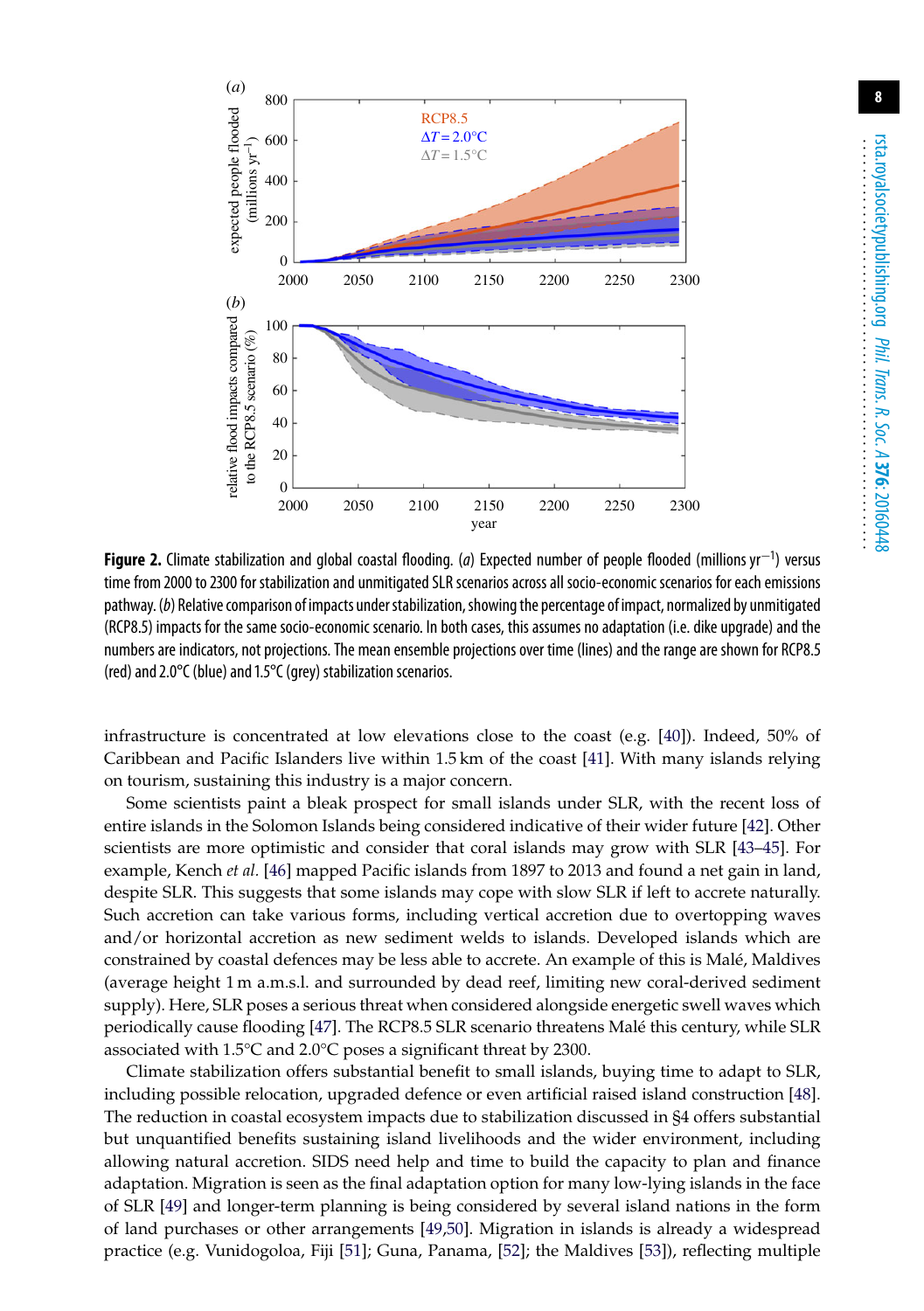social, economic and developmental drivers. Planning for SLR and changing environmental conditions must be considered in the light of these broader issues.

#### (c) Deltas

Unlike small islands, deltas are not specifically mentioned in the Paris Agreement, but they are also highly vulnerable to large floodplains containing much larger populations. Deltas in mid and low latitudes provide homes to about 500 million people worldwide [\[54\]](#page-15-17) with a concentration in south, southeast and east Asia [\[55\]](#page-15-18). These deltas are experiencing rapid environmental change reflecting changes in the catchments, such as reduced sediment flux due to dams, and within the deltas themselves due to changes such as urbanization and flood defence. Deltas naturally subside due to sediment compaction and crustal loading, and this is widely enhanced by oxidation due to drainage and sub-surface fluid withdrawal. This subsidence adds significantly to relative SLR in deltas [\[56](#page-15-19)[,57\]](#page-15-20) with estimated present mean subsidence of 3.6 mm  $yr^{-1}$  across a sample of 46 major deltas worldwide, with a range of 22 mm  $yr^{-1}$  subsidence in the Indus Delta, Pakistan to land surface rise in the Krishna Delta, India reflecting sediment aggregation. As a result, significant land areas in many deltas are already below normal high tides and depend on defences and drainage to be habitable [\[58\]](#page-16-0). Therefore, deltaic areas are highly vulnerable to climate change and SLR [\[54](#page-15-17)[,57\]](#page-15-20). Stabilizing sea level will not stop non-climate factors, and deltas will continue to change in a hypothetical stable climate, including experiencing relative SLR due to subsidence, as occurred in the Rhine Delta, The Netherlands over the last millennia [\[29\]](#page-14-15).

Given the multiple interacting processes shaping deltas, it is difficult to diagnose the effect of a single driver such as climate-induced SLR, or climate change as a whole (e.g. climate-induced changes in run-off from the associated catchment). Further, the process of determining the relative importance of these effects can be frustrated by the moderating effects of human activity within the delta. Taking the Ganges–Brahmaputra Delta in Bangladesh as an example, these include changing upstream land use and catchment regulation (dams and barrages) [\[59](#page-16-1)[,60\]](#page-16-2); extensive land cover change in the delta, including extensive polder systems which regulate hydrology and sediment flux and the creation of extensive shrimp farms; and regional and local subsidence [\[61\]](#page-16-3), with over 1 m local loss of elevation in many polders due to drainage, oxidation and consolidation [\[62\]](#page-16-4). These, in turn, have had profound morphodynamic and hydrodynamic consequences such as reducing flow and encouraging channel siltation, which are only now being recognized (e.g. [\[63\]](#page-16-5)). In comparison to observed climate-induced SLR to date, these anthropogenic influences dominate observed changes here and in many other populated deltas. An extreme example is the Nile where the sediment supply that produced the delta has been almost totally removed due to a large single dam on the main river (at Aswan) [\[64\]](#page-16-6).

Electronic supplementary material, figure S1, shows the reduction in relative SLR to 2100 as a function of stabilization and subsidence. For a hypothetical no subsidence case, stabilization at 2.0 $\degree$ C and 1.5 $\degree$ C avoids 33% to 47% of the relative rise, respectively, while for a uniform subsidence of 6 mm yr<sup>-1</sup>, the reduction in relative SLR is only 18% to 25%. (Note that much higher rates of subsidence exceeding 10 mm yr<sup>-1</sup> are observed in some coastal cities on deltas [\[65\]](#page-16-7), but this is not considered here.)

As with small islands, climate stabilization will reduce impacts in deltas, but climate-induced SLR continues, and is compounded and maybe dwarfed by non-climate changes as listed above. Again long-term adaptation and planning need to be considered in deltas, with examples emerging such as the draft Bangladesh Delta Plan 2100 [\[66\]](#page-16-8). In the face of SLR and subsidence, delta management has three fundamental choices: (i) retreat; (ii) protect (e.g. replicate the strategy adopted by The Netherlands); or (iii) build elevation (with sedimentation). Innovative management regimes are being considered in terms of working with nature and promoting sedimentation in the Mississippi and Ganges–Brahmaputra deltas [\[67,](#page-16-9)[68\]](#page-16-10). This approach is in its infancy, but provides deltas with a sustainable option against SLR and subsidence, assuming that upstream sediment supplies are sustained. Climate stabilization means that such adaptation strategies are more likely to be successful.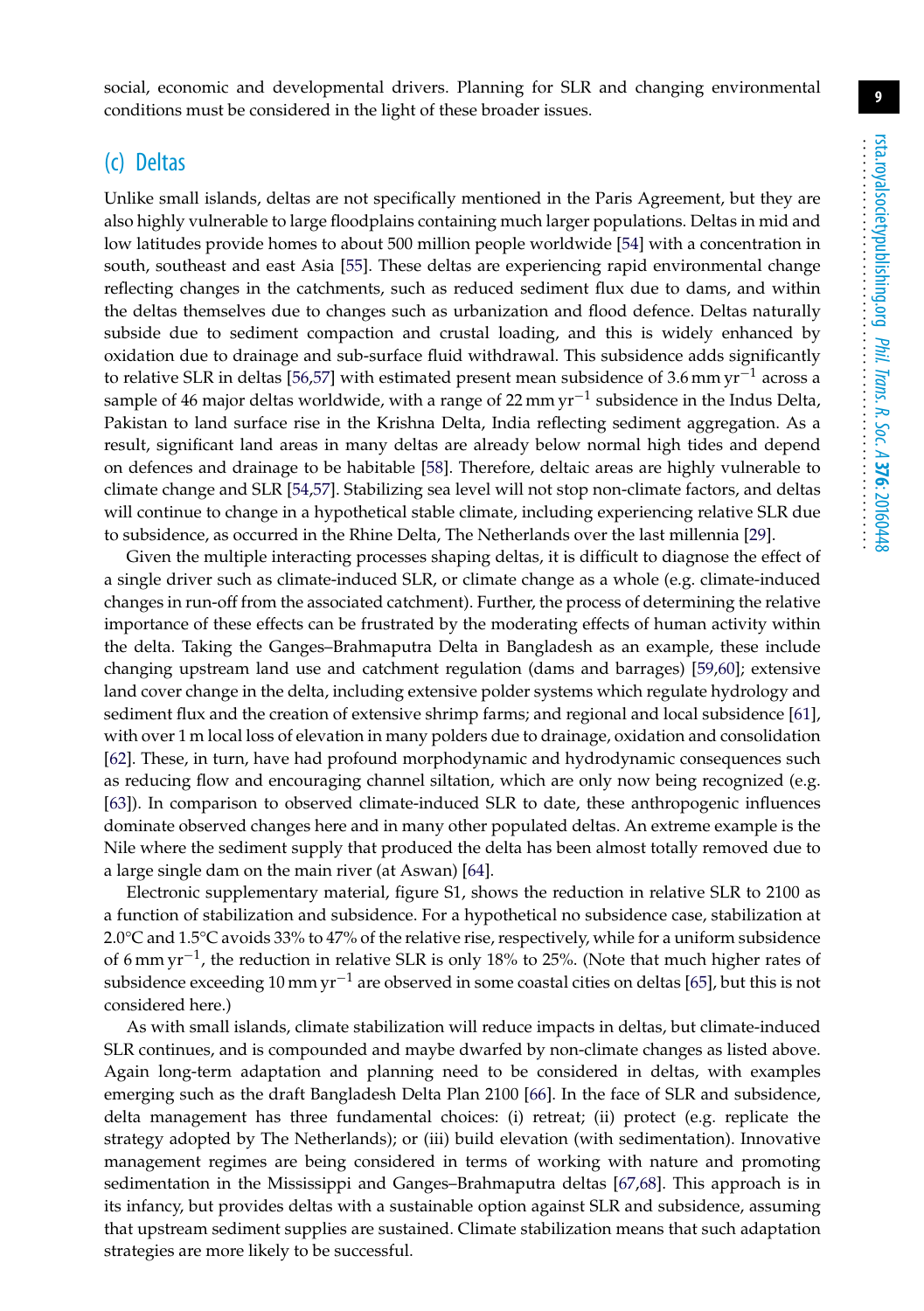

<span id="page-9-0"></span>**Figure 3.** Estimates of the dike heights required to protect the major coastal cities under the three median climate scenarios from 2005 to 2300 (red: RCP8.5; blue: 2°C; grey: 1.5°C). The bars show the fraction of the floodplain population protected by the respective dike height while the linesshow cumulative population. The numbers in the panels are cumulative number of people protected (in millions).

#### (d) Coastal cities

Coastal urbanization has been a defining feature of the world's coast through the twentieth and early twenty-first century. In 2005, there were 136 coastal cities with more than 1 million people and a total population of 400 million people [\[69\]](#page-16-11). While coastal cities continue to grow in size and in number, there are expectations that unmitigated SLR will lead to their widespread abandonment (e.g. [\[70,](#page-16-12)[71\]](#page-16-13)), reinforced by widely reproduced media images [\[72\]](#page-16-14). However, based on empirical experience many cities have adapted to both extreme events and significant relative SLR (i.e. subsidence), and such adaptation seems feasible over the coming decades [\[27\]](#page-14-13).

Here, we follow [\[27\]](#page-14-13) and estimate required dike heights as an indicator of stabilization benefits across 136 coastal cities (see electronic supplementary material) for median SLR under our three scenarios. The projected dike heights only become distinct after 2100 [\(figure 3\)](#page-9-0). By 2300, the dike heights under the unmitigated (RCP8.5) scenario (red) are more than 2 m higher than under the stabilization scenarios, with a commitment to further raising beyond 2300. Population in the floodplain increases through time, with the differences across scenarios being small to 2050 and larger thereafter. Hence, defence failure would affect larger numbers of people and increase impacts: this would become increasingly catastrophic with time, especially under the unmitigated scenario.

There is limited analysis of the implications of large magnitudes of SLR on individual coastal cities, with a few cities such as Amsterdam, New York and London being exceptions. The Thames Estuary 2100 (TE2100) project considers the adaptation options and related issues against up to 5 m of SLR [\[73,](#page-16-15)[74\]](#page-16-16). It takes an explicit adaptation pathways approach. This recognizes that adaptation will be a process comprising a series of upgrades into the future, rather than a single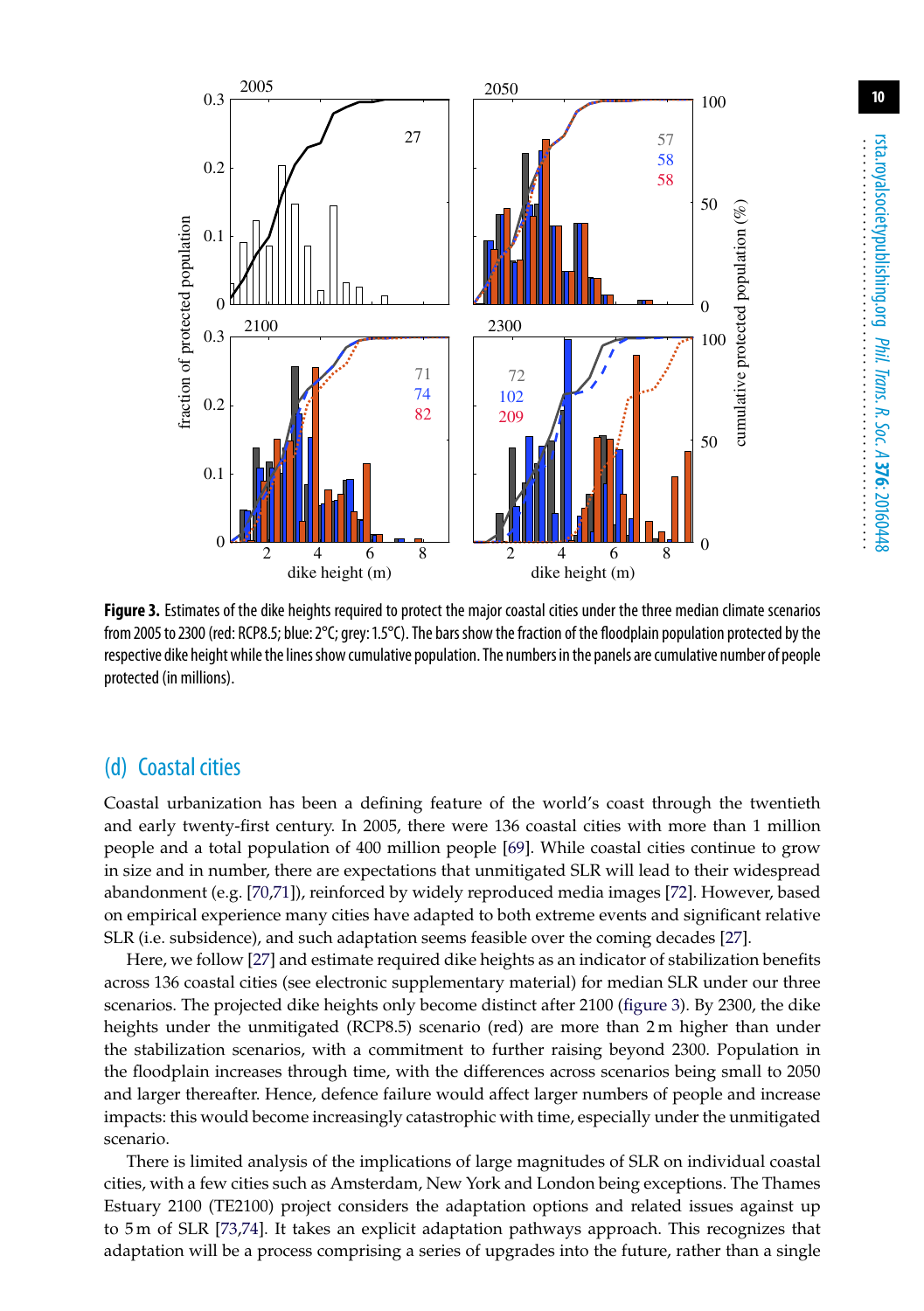decision, and the required magnitude of each upgrade is uncertain [\[75\]](#page-16-17). The focus of the TE2100 project was to 2100, but the analysis can be applied to post-2100 change. According to our analysis, by 2300 SLR of more than 2.5 m occurs for the RCP8.5 scenario across the 5th to 95th percentile range, which means that one viable protection option is available: a new downstream barrage (or a major retreat). By contrast, under both stabilization scenarios a much wider range of options are available to 2300. Hence, the availability of the TE2100 analysis informs adaptation for London beyond 2100, including for the SLR scenarios considered here.

#### 4. Coastal ecological effects under climate stabilization

In contrast to the SLR effects already discussed, ecological effects of climate change are more complex to define because they reflect the interdependencies between multiple climate drivers, biotic and environmental context and anthropogenic activity [\[76\]](#page-16-18). Species must adapt to rising  $CO<sub>2</sub>$  while simultaneously acclimatizing to shifts in environmental conditions, including sea surface temperature (SST) rise and SLR that operate over longer timescales, and exhibit considerable spatial variation [\[14,](#page-14-1)[77–](#page-16-19)[79\]](#page-17-0). In addition, ecosystems are open and may interact with adjacent ecosystems [\[80\]](#page-17-1). Such complexities are difficult to anticipate across the spectra of future scenarios and the severity and direction of ecosystem response can depend on timing and local context [\[14,](#page-14-1)[38\]](#page-15-2). While climate-related impacts are already being detected in some coastal marine ecosystems (e.g. regime shifts [\[81\]](#page-17-2)), understanding of key thresholds above natural variability in coastal marine ecosystems is limited [\[82\]](#page-17-3). Seagrasses, for example, when exposed to plausible near-future climatic conditions, exhibit higher rates of photosynthesis, carbon fixation and growth. Such growth enhancement, however, compromises the plants' biomechanical properties, increasing long-term vulnerability to storm conditions and compromising protective functions [\[83\]](#page-17-4). Similarly, the response of a species to a particular ensemble of climatic conditions can depend on life stage or physiological condition, which are seldom assessed [\[84\]](#page-17-5), or on uncertain changes in biotic interactions [\[85\]](#page-17-6). Hence, understanding ecological responses under climate change is a major challenge [\[86\]](#page-17-7), not least because the linkages between the projections of SST rise, SLR, acidification and the biological community are insufficiently constrained. Most relevant experimental investigations only consider one or two climatic variables, although more sophisticated experimental designs are being developed [\[87\]](#page-17-8). Most importantly, the basic science about the effects of warming between 1.5°C and 2°C has received little attention [\[88,](#page-17-9)[89\]](#page-17-10). These are not a linear function of temperature rise [\[14,](#page-14-1)[90\]](#page-17-11), precluding extrapolation and interpretation of the climate scenarios produced in this paper. Further, species and ecosystem responses integrate multiple drivers of change [\[37](#page-15-1)[,91\]](#page-17-12), increasing the risk of negative ecosystem responses [\[92\]](#page-17-13). Estimates of species and ecosystem vulnerability tend to focus on large-change scenarios such as RCP8.5 in 2100 and a limited range of drivers (e.g. [\[93](#page-17-14)[–95\]](#page-17-15)), rather than expected climate change in the coming decades [\[96\]](#page-17-16) or anticipated changes in species composition, interaction and behaviour following acclimation and/or adaptation to novel circumstances [\[97\]](#page-17-17).

Limited evidence is available, but several studies [\[95](#page-17-15)[,98–](#page-17-18)[100\]](#page-17-19) suggest that large benefits will accrue for coastal ecosystems if global warming is stabilized at or below 2°C, although most available analyses exceed 1.5°C before 2100. As noted in §3b, atolls may be able to keep pace with SLR, but the interdependencies that exist between neighbouring habitats, such as coral reefs, seagrass and mangroves [\[80\]](#page-17-1), mean that impacts are unlikely to be avoided, especially in lowlying areas [\[4\]](#page-13-10). While some species appear to be resilient to moderate levels of pH reduction and warming [\[101,](#page-17-20)[102\]](#page-18-0), the fate of others, such as reef-building corals, is not yet clear [\[78,](#page-16-20)[103\]](#page-18-1), but see [\[104,](#page-18-2)[105\]](#page-18-3). Increases in temperature and precipitation extremes [\[106,](#page-18-4)[107\]](#page-18-5) are likely to be sufficient to cause functionally important shifts in habitat type (e.g. algal to coral dominated reefs [\[108\]](#page-18-6)) and/or lead to local or regional mass mortality [\[109\]](#page-18-7). Similarly, SLR has the potential to increase flood frequency in tropical coastal habitats [\[110](#page-18-8)[,111\]](#page-18-9) and generate substantive saltmarsh degradation and/or loss if not compensated by accretion [\[46\]](#page-15-9), while elevated atmospheric  $[CO<sub>2</sub>]$  may enhance plant growth  $[112]$  but impair soil microbial community structure  $[113]$ . As the interplay between these and other interacting factors, including those not related to a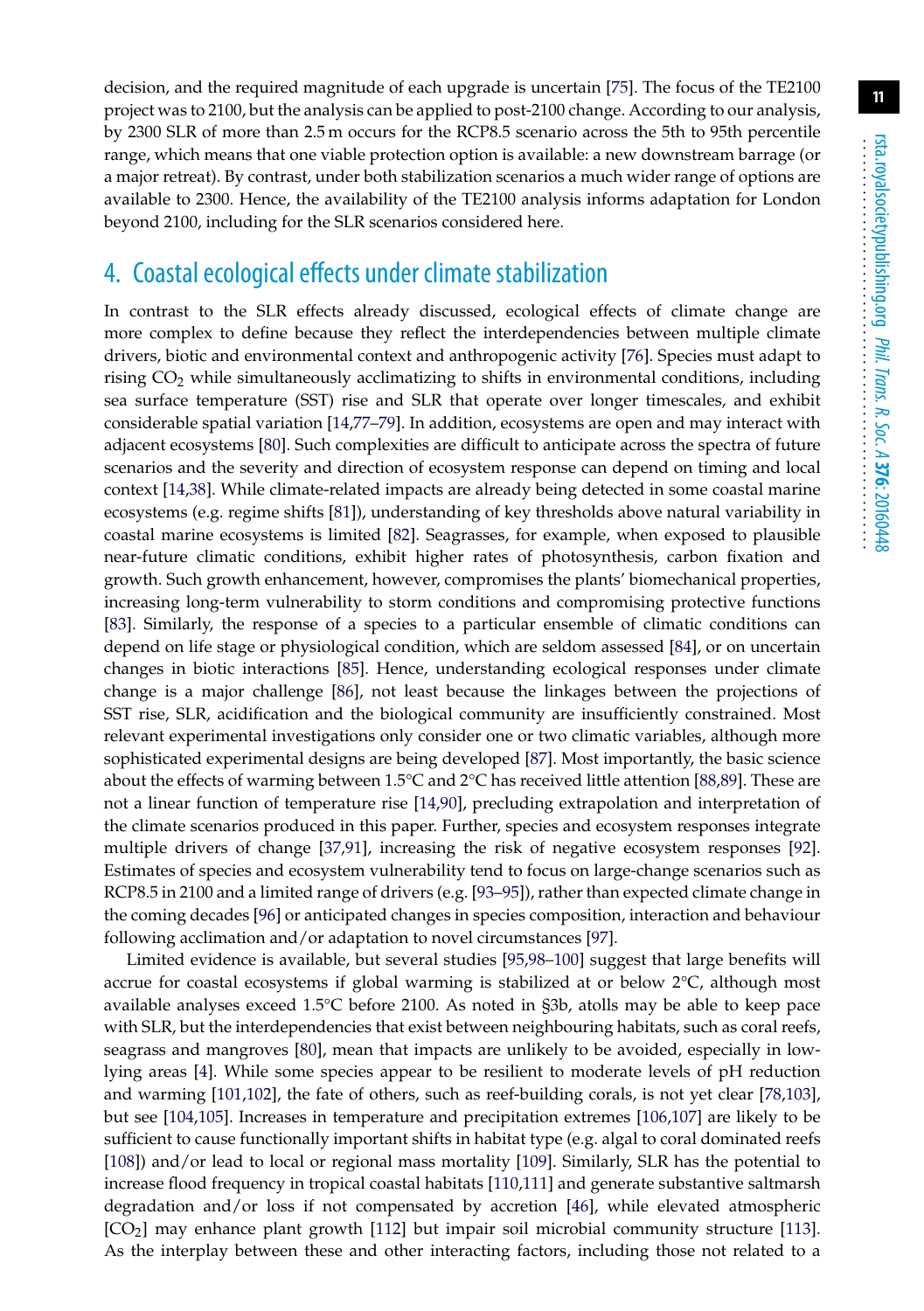changing climate (e.g. [\[114\]](#page-18-12)), can be important in determining ecosystem response, there remains considerable uncertainty in projecting the most likely coastal ecological effects under climate stabilization.

# 5. Discussion

The analysis presented here emphasizes the different timescales by which stringent climate mitigation leading to temperature stabilization affects coastal areas. Climate variables linked to temperature and greenhouse emissions, such as SST and ocean pH, can be stabilized over the timescale of about a century. Changes in other relevant climate variables for coasts, such as the characteristics of tropical and extratropical cyclones, which depend on surface and atmospheric temperature, are likely to behave similarly. Further pH and SST stabilization avoids significant, but not all, coastal ecosystem impacts. However, this is poorly quantified reflecting scientific uncertainty, including a lack of understanding of how different climate and non-climate drivers might interact.

By contrast, the timescale of SLR is much longer and while slowed, SLR continues for at least three centuries under both 1.5°C and 2.0°C stabilization. (A hypothetical global cooling would be required to stabilize sea level [\[115\]](#page-18-13) more quickly.) For example, our median estimate of global SLR by year 2100 for RCP8.5 is 0.72 m, relative to the 1986–2005 average. This rise occurs 65 years later for stabilization at 2.0°C and 130 years later for stabilization at 1.5°C. Hence, many twenty-first century impacts are delayed rather than avoided with mitigation and SLR remains a long-term challenge under greenhouse gas and temperature stabilization.

The simulations in this paper project that large rises in sea level of up to 5 m by 2300 might occur under RCP8.5, which could be further increased by potential processes not included in our model such as rapid future collapse of the Greenland ice sheet. Such large SLR will fundamentally change the world's coast, eroding or submerging coastal areas, except for those areas where natural systems have sufficient sediment supplies to compensate for SLR and/or where humans choose to protect. While protection is technically feasible and likely to occur in many urban areas following current practice, provision of such adaptation raises questions of delivery, maintenance, governance and ultimately residual risk—the consequences of any failure would often be catastrophic, and could dwarf the consequences of recent disasters, such as Hurricane Katrina's impact on New Orleans [\[27\]](#page-14-13). Climate stabilization reduces these challenges and gives substantially more time to adapt to the SLR that does occur. This includes natural adjustments such as wetland and atoll accretion, as well as human adaptation.

This analysis reinforces the earlier IPCC conclusions that the best societal response to SLR is climate change mitigation to reduce SLR to manageable levels, and adaptation in response to the residual unavoidable rise [\[4,](#page-13-10)[116\]](#page-18-14). As already noted, median global rises in sea level for 1.5°C and 2.0°C stabilization by 2300 are about 0.9 m and 1.2 m, respectively. Without adaptation, these changes are of concern to populated and economically important low-lying areas in SIDS explicitly mentioned in the Paris Agreement, as well as small islands in general, deltas and coastal cities as considered here. However, over these long timescales, adaptation is feasible and essential as SLR cannot be avoided. A stronger message of the need for long-term preparation and planning for SLR is required. The adaptation pathways approach, as exemplified by the TE2100 project for London, could be adapted and followed more widely around the world's developed coasts to prepare for this change including the uncertainties [\[75](#page-16-17)[,117\]](#page-18-15). Such analysis allows recognition of when problems might emerge, what the potential solutions are, and how they might be integrated with wider plans for coastal development. Such adaptation will be a multi-step process over many decades and longer [\[118\]](#page-18-16). In locations society wishes to protect, the approach of building elevation as opposed to building dikes is worthy of more consideration, as this addresses the fundamental issue of growing residual risk. For example, Singapore will raise all new land claim to allow for SLR and other low-lying areas as redevelopment allows [\[119\]](#page-18-17). Urban areas in small islands require particular attention as their options under rising sea levels are most limited.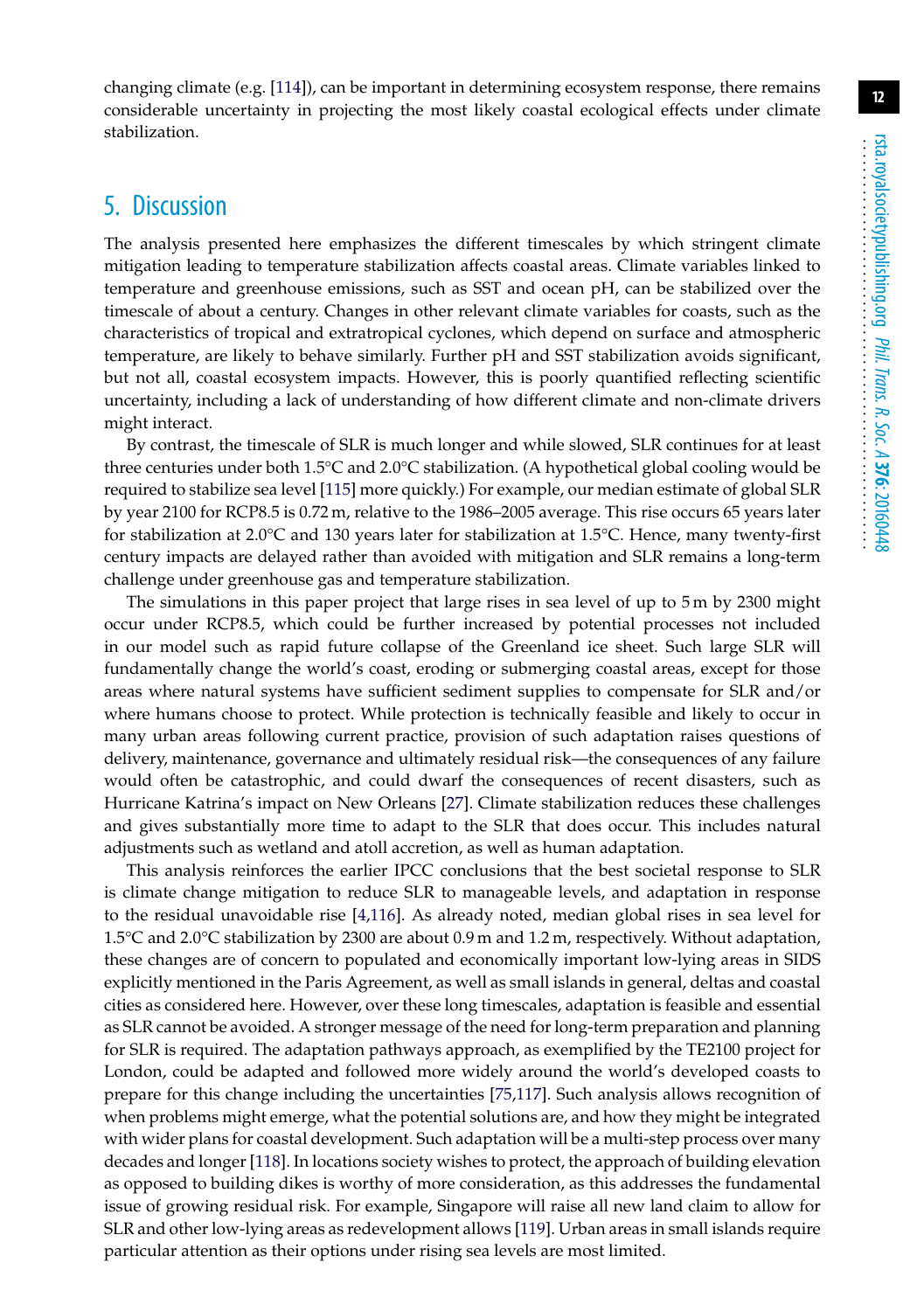Our projections of SLR represent one model (tuned to emulate the AR5 projections deriving from the CMIP5 ensemble [\[12\]](#page-13-9)), and hence are consistent with the AR5 SLR scenarios [\[20\]](#page-14-7). We note earlier studies [\[120](#page-19-0)[,121\]](#page-19-1) using semi-empirical models estimated higher rises in sea level by 2300 for 2°C stabilization. We also recognize the potential role of physical processes that have not yet been observed or that are not fully understood which might increase SLR projections, especially under the unmitigated case. As climate science develops so the approach used here can be repeated, re-evaluating our results.

One of the main benefits of lower long-term temperature goals is the reduced likelihood of irreversible deglaciation of the large ice sheets. Some authors suggest we may be close to or have even crossed such thresholds for the Greenland [\[122\]](#page-19-2) and Antarctica ice sheets [\[123\]](#page-19-3). This highlights the need to continue investigations of SLR and its different components both with and without climate stabilization. This should be combined with monitoring of SLR.

The Paris Agreement [\[9\]](#page-13-6) signalled a transformational political change in greatly limiting temperature rise. Does 1.5°C stabilization offer coastal areas distinct outcomes to 2.0°C stabilization? The range of resulting SLR scenarios still partially overlap in 2300, although 2.0°C stabilization has higher rises, and resulting impacts and adaptation needs. Understanding the difference between these two futures also requires consideration of the feasibility of adaptation for SLR and non-climate changes such as subsidence in deltas. Nonetheless, both climate stabilization scenarios show a large reduction in potential impacts as opposed to the unmitigated RCP8.5 scenario, and the avoided impacts grow with time. Hence, the results clearly show that even with stringent mitigation, society will also need ongoing adaptation to SLR in coastal areas to avoid significant damage.

#### 6. Conclusion

This contribution has considered the effect and implications of stringent climate stabilization scenarios for coastal areas in terms of reduction of impacts/adaptation needs to 2300. This is a longer timescale than earlier analyses. Simulations of climate stabilization at 1.5°C and 2.0°C show that ocean pH and temperature stabilize within a century. This means that significant coastal ecosystem impacts are avoided, but detailed quantification is not possible with current understanding. More systematic scientific investigation of these changes would be useful. By contrast, SLR is only slowed compared to unmitigated emissions and continues to 2300 (and beyond). Hence, while coastal impacts due to SLR are reduced significantly by climate stabilization, especially after 2100, the potential impacts continue to grow for at least several centuries. Importantly, SLR under stabilization in 2300 exceeds unmitigated SLR in 2100, raising concerns for vulnerable areas such as small islands, deltas and coastal cities. Hence, consideration of adaptation to SLR remains essential under both the climate stabilization scenarios considered here. The best societal response to SLR is climate change mitigation to reduce the risk to manageable levels, and adaptation in response to the residual unavoidable rise. Given the long timescale of the issue, linking adaptation with wider coastal development planning has strong merits. As adaptation will involve multiple steps, exploration of adaptation pathways would be an appropriate approach to guide such planning.

The implications of climate mitigation leading to atmospheric temperature stabilization for SLR are in need of more recognition and assessment. The physics that lead to the commitment to SLR were reported in the first IPCC Assessment [\[124\]](#page-19-4) and again in the third IPCC Assessment [\[125\]](#page-19-5). Then the impact and adaptation implications were discussed in the fourth and fifth IPCC Assessments [\[4](#page-13-10)[,116\]](#page-18-14). Nonetheless, the climate policy process has continued to focus on temperature mitigation as if it was a universal solution to human-induced climate change. As this paper demonstrates in more detail than earlier assessments, for SLR this is not the case and the policy process needs to consider the implications of this fundamental physical constraint. While this paper has focused on 1.5°C and 2.0°C stabilization, this conclusion is true for SLR under any temperature stabilization scenario.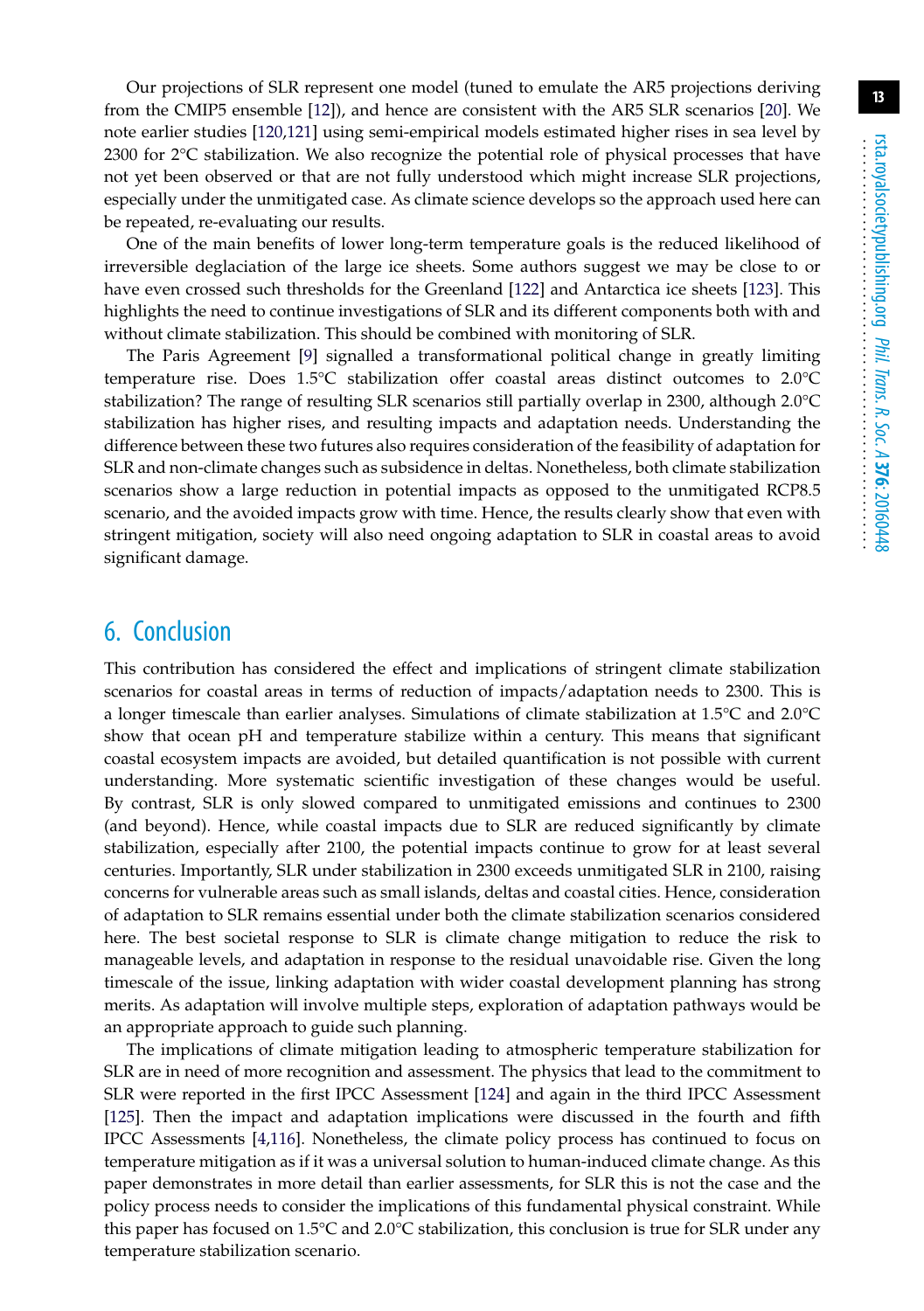Data accessibility. The datasets supporting this article have been uploaded as part of the electronic supplementary material.

Authors' contributions. R.J.N. and S.B. designed and wrote the bulk of the paper, P.G. and I.D.H. conducted the climate simulations, T.W. conducted the coastal city analysis, J.-L.M. contributed on climate science and science–policy links, M.S. and J.A.G. drafted the coastal ecosystems section, D.L., J.H., C.W. and J.-L.M. contributed to the global coastal flood analysis.

Competing interests. We declare we have no competing interests.

Funding. R.J.N., S.B., P.G. and I.D.H. were funded by a joint United Kingdom Natural Environment Research Council and United Kingdom Government Department of Business Energy and Industrial Strategy grant 'ADJUST1.5', numbered NE/P01495X/1. R.J.N. and S.B. were also funded by UK funded Department for Business, Energy and Industrial Strategy through the project 'The implications of global warming of 1.5°C and 2°C'. M.S. and J.A.G. were supported by the Shelf Sea Biogeochemistry programme (SSB WP2, (NE/K001906/1), 2011–2017), jointly funded by the Natural Environment Research Council (NERC) and the Department for Environment, Food and Rural Affairs (Defra). T.W. was supported by NOAA's Climate Program Office, Climate Monitoring Program (grant no. NA17OAR4310158). D.L. and J.H. have received funding from European Union's Horizon 2020 research and innovation programme under grant agreement no. 642018 (GREEN-WIN project). J.-L.M. was funded by the European Commission's Seventh Framework Programme's collaborative project RISES-AM (contract FP7-ENV-2013-two-stage-603396).

Acknowledgements. Five anonymous reviews greatly improved an earlier draft of this paper. Abiy Kebede helped in preparing the manuscript.

### <span id="page-13-0"></span>**References**

- 1. Neumann B, Vafeidis AT, Zimmermann J, Nicholls RJ. 2015 Future coastal population growth and exposure to sea-level rise and coastal flooding—a global assessment. *PLoS ONE* **10**, e0118571. [\(doi:10.1371/journal.pone.0118571\)](http://dx.doi.org/10.1371/journal.pone.0118571)
- <span id="page-13-1"></span>2. McGranahan G, Balk D, Anderson B. 2007 The rising tide: assessing the risks of climate change and human settlements in low elevation coastal zones. *Environ. Urban.* **19**, 17–37. [\(doi:10.1177/0956247807076960\)](http://dx.doi.org/10.1177/0956247807076960)
- <span id="page-13-2"></span>3. Church JA *et al.* 2013 Sea level change. In *Climate change 2013. The physical science basis. Contribution of working group I to the fifth assessment report of the Intergovernmental Panel on Climate Change* (eds TF Stocker *et al.*). Cambridge, UK: Cambridge University Press.
- <span id="page-13-10"></span>4. Wong PP, Losada IJ, Gattuso J-P, Hinkel J, Khattabi A, McInnes KL, Saito Y, Sallenger A. 2014 Coastal systems and low-lying areas. In *Impacts, adaptation, and vulnerability. Part A: global and sectoral aspects. Contribution of working group II to the fifth assessment report of the Intergovernmental Panel on Climate Change* (eds CB Field *et al.*), pp. 361–409. Cambridge, UK: Cambridge University Press.
- <span id="page-13-3"></span>5. Hoegh-Guldberg O, Bruno JF. 2010 The impact of climate change on the world's marine ecosystems. *Science* **328**, 1523–1528. [\(doi:10.1126/science.1189930\)](http://dx.doi.org/10.1126/science.1189930)
- <span id="page-13-4"></span>6. Nicholls RJ, Lowe JA. 2004 Benefits of mitigation of climate change for coastal areas. *Glob. Environ. Change Hum. Policy Dimen.* **14**, 229–244. [\(doi:10.1016/j.gloenvcha.2004.04.005\)](http://dx.doi.org/10.1016/j.gloenvcha.2004.04.005)
- 7. Pardaens AK, Lowe JA, Brown S, Nicholls RJ, de Gusmão D. 2011 Sea-level rise and impacts projections under a future scenario with large greenhouse gas emission reductions. *Geophys. Res. Lett.* **38**, L12604. [\(doi:10.1029/2011GL047678\)](http://dx.doi.org/10.1029/2011GL047678)
- <span id="page-13-5"></span>8. Brown S, Nicholls RJ, Pardaens AK, Lowe JA, Tol RSJ, Hinkel J. Submitted. Benefits of climate change mitigation for reducing the impacts of sea-level rise in G-20 countries.
- <span id="page-13-6"></span>9. United Nations. 2015 Paris Agreement. See [http://unfccc.int/files/essential\\_background/](http://unfccc.int/files/essential_background/convention/application/pdf/english_paris_agreement.pdf) [convention/application/pdf/english\\_paris\\_agreement.pdf.](http://unfccc.int/files/essential_background/convention/application/pdf/english_paris_agreement.pdf)
- <span id="page-13-7"></span>10. Ourbak T, Magnan AK. In press. The Paris Agreement and climate change negotiations: small islands, big players. *Reg. Environ. Change*. [\(doi:10.1007/s10113-017-1262-x\)](http://dx.doi.org/10.1007/s10113-017-1262-x)
- <span id="page-13-8"></span>11. Goodwin P. 2016 How historic simulation-observation discrepancy affects future warming projections in a very large model ensemble. *Clim. Dyn.* **47**, 2219–2233. [\(doi:10.1007/](http://dx.doi.org/10.1007/s00382-015-2960-z) [s00382-015-2960-z\)](http://dx.doi.org/10.1007/s00382-015-2960-z)
- <span id="page-13-9"></span>12. Goodwin P, Haigh ID, Rohling EJ, Slangen A. 2017 A new approach to projecting 21st century sea-level changes and extremes. *Earth's Future* **5**, 240–253. [\(doi:10.1002/2016e](http://dx.doi.org/10.1002/2016ef000508) [f000508\)](http://dx.doi.org/10.1002/2016ef000508)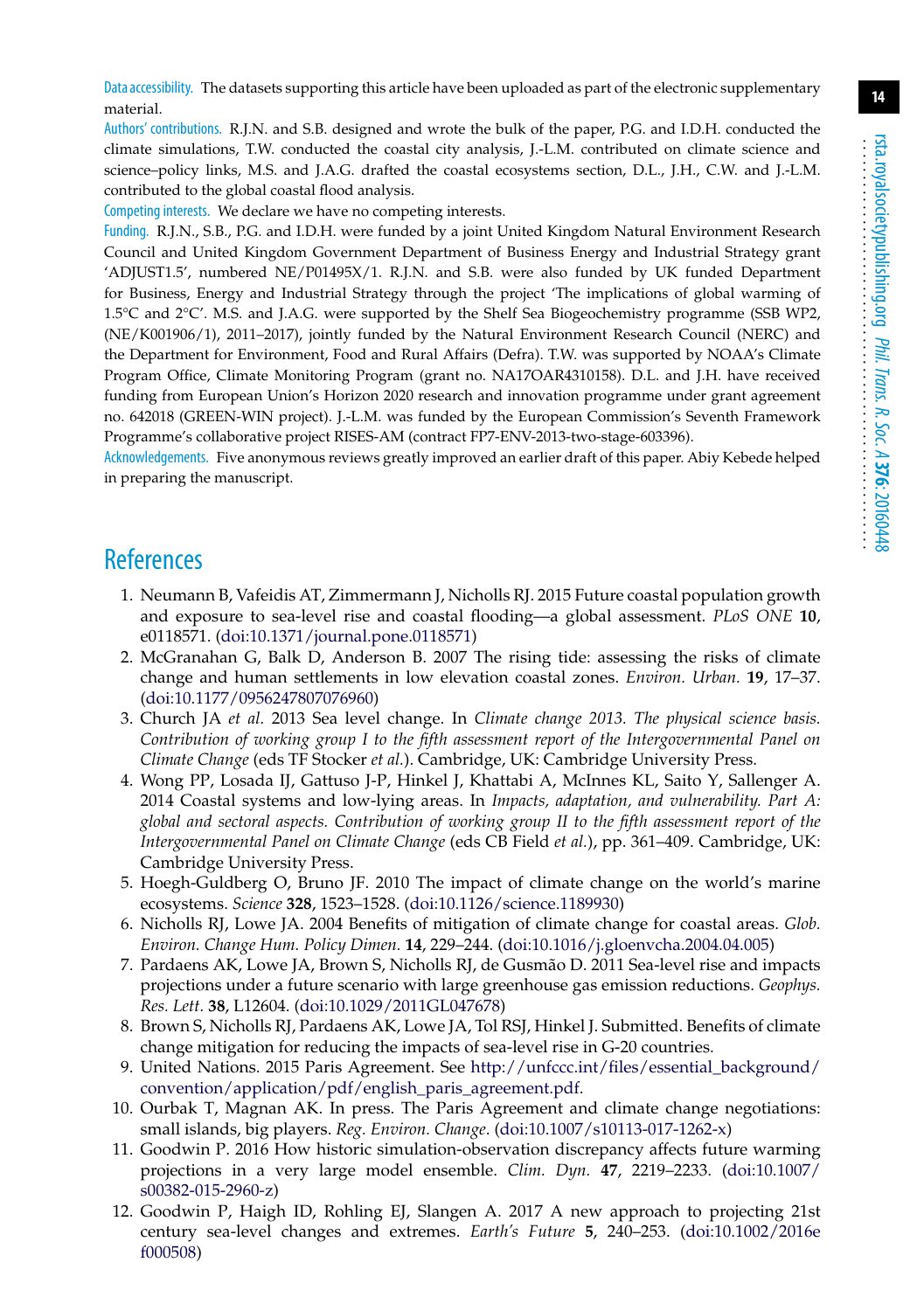- <span id="page-14-0"></span>13. Shepherd JG. 2012 Geoengineering the climate: an overview and update. *Phil. Trans. R. Soc. A* **370**, 4166–4175. [\(doi:10.1098/rsta.2012.0186\)](http://dx.doi.org/10.1098/rsta.2012.0186)
- <span id="page-14-1"></span>14. Godbold JA, Solan M. 2013 Long-term effects of warming and ocean acidification are modified by seasonal variation in species responses and environmental conditions. *Phil. Trans. R. Soc. B* **368**, 20130186. [\(doi:10.1098/rstb.2013.0186\)](http://dx.doi.org/10.1098/rstb.2013.0186)
- <span id="page-14-2"></span>15. Williams RG, Goodwin P, Ridgwell A, Woodworth PL. 2012 How warming and steric sea level rise relate to cumulative carbon emissions. *Geophys. Res. Lett.* **39**, L19715. [\(doi:10.1029/2012GL052771\)](http://dx.doi.org/10.1029/2012GL052771)
- <span id="page-14-3"></span>16. Levermann A, Clark PU, Marzeion B, Milne GA, Pollard D, Radic V, Robinson A. 2013. The multimillennial sea-level commitment of global warming. *Proc. Natl Acad. Sci. USA* **110** 13 745–13 750. [\(doi:10.1073/pnas.1219414110\)](http://dx.doi.org/10.1073/pnas.1219414110)
- <span id="page-14-4"></span>17. Wada Y, Lo M-H, Yeh PJ-F, Reager JT, Famiglietti JS, Wu R-J, Tseng Y-H. 2016 Fate of water pumped from underground and contributions to sea-level rise. *Nat. Clim. Change* **6**, 777–780. [\(doi:10.1038/nclimate3001\)](http://dx.doi.org/10.1038/nclimate3001)
- <span id="page-14-5"></span>18. Meinshausen M *et al.* 2011 The RCP greenhouse gas concentrations and their extensions from 1765 to 2300. *Clim. Change* **109**, 213–241. [\(doi:10.1007/s10584-011-0156-z\)](http://dx.doi.org/10.1007/s10584-011-0156-z)
- <span id="page-14-6"></span>19. Rohling EJ, Marino G, Foster GL, Goodwin PA, von der Heydt AS, Köhler P. 2018 Comparing climate sensitivity, past and present. *Ann. Rev. Mar. Sci.* **10**, 261–288. [\(doi:10.1146/](http://dx.doi.org/10.1146/annurev-marine-121916-063242) [annurev-marine-121916-063242\)](http://dx.doi.org/10.1146/annurev-marine-121916-063242)
- <span id="page-14-7"></span>20. Church JA, Woodworth PL, Aarup T, Wilson WS (eds). 2010 *Understanding sea-level rise and variability*. Chichester, UK: Wiley-Blackwell.
- <span id="page-14-8"></span>21. Gornitz V. 2013 *Rising seas. Past, present, future*. New York, NY: Colombia University Press.
- 22. Pugh D, Woodworth P. 2014 *Sea-level science. Understanding tides, surges, tsunamis and mean sea-level changes*, 2nd edn. Cambridge, UK: Cambridge University Press.
- <span id="page-14-9"></span>23. Hinkel J *et al.* 2014 Coastal flood damage and adaptation costs under 21st century sea-level rise. *Proc. Natl Acad. Sci. USA* **111**, 3292–3297. [\(doi:10.1073/pnas.1222469111\)](http://dx.doi.org/10.1073/pnas.1222469111)
- <span id="page-14-11"></span><span id="page-14-10"></span>24. Valiela I. 2009 *Global coastal change*. London, UK: Wiley-Blackwell.
- 25. Brown S *et al.* 2014 Shifting perspectives on coastal impacts and adaptation. *Nat. Clim. Change* **4**, 752–755. [\(doi:10.1038/nclimate2344\)](http://dx.doi.org/10.1038/nclimate2344)
- <span id="page-14-12"></span>26. Nicholls RJ, Wong PP, Burkett V, Woodroffe CD, Hay J. 2008 Climate change and coastal vulnerability assessment: scenarios for integrated assessment. *Sustainability Sci.* **3**, 89–102. [\(doi:10.1007/s11625-008-0050-4\)](http://dx.doi.org/10.1007/s11625-008-0050-4)
- <span id="page-14-13"></span>27. Hallegatte S, Green C, Nicholls RJ, Corfee-Morlot J. 2013 Future flood losses in major coastal cities. *Nat. Clim. Change* **3**, 802–806. [\(doi:10.1038/nclimate1979\)](http://dx.doi.org/10.1038/nclimate1979)
- <span id="page-14-14"></span>28. Diaz DB. 2016 Estimating global damages from sea level rise with the Coastal Impact and Adaptation Model (CIAM). *Clim. Change* **137**, 143–156. [\(doi:10.1007/s10584-016-1675-4\)](http://dx.doi.org/10.1007/s10584-016-1675-4)
- <span id="page-14-15"></span>29. Van Koningsveld M, Mulder JPM, Stive MJF, Vandervalk L, Vanderweck AW. 2008 Living with sea-level rise and climate change: a case study of the Netherlands. *J. Coast. Res.* **24**, 367–379. [\(doi:10.2112/07A-0010.1\)](http://dx.doi.org/10.2112/07A-0010.1)
- <span id="page-14-16"></span>30. Han M, Hou J, Wu L. 1995 Potential impacts of sea-level rise on China's coastal environment and cities: a national assessment. *J. Coast. Res.* **SI14**, 79–95.
- <span id="page-14-17"></span>31. Moss RH *et al.* 2010 The next generation of scenarios for climate change research and assessment. *Nature* **463**, 747–756. [\(doi:10.1038/nature08823\)](http://dx.doi.org/10.1038/nature08823)
- <span id="page-14-18"></span>32. O'Neill BC, Kriegler E, Riahi K, Ebi KL, Hallegatte S, Carter TR, Mathur R, van Vuuren DP. 2014 A new scenario framework for climate change research: the concept of shared socioeconomic pathways. *Clim. Change* **122**, 387–400. [\(doi:10.1007/s10584-013-0905-2\)](http://dx.doi.org/10.1007/s10584-013-0905-2)
- <span id="page-14-19"></span>33. Frieler K *et al.* 2017 Assessing the impacts of 1.5°C global warming—simulation protocol of the Inter-Sectoral Impact Model Intercomparison Project (ISIMIP2b). *Geosci. Model Dev.* **10**, 4321–4345. [\(doi:10.5194/gmd-10-4321-2017\)](http://dx.doi.org/10.5194/gmd-10-4321-2017)
- <span id="page-14-20"></span>34. Tsyban A, Everett JT, Titus J. 1990 World oceans and coastal zones. In *The IPCC impacts assessment* (eds WJM Tegart, GW Sheldon, DC Griffiths), pp. 6.1–6.28. Canberra, Australia: Australia Government Publishing Service.
- <span id="page-14-21"></span>35. Nurse LA, McLean RF, Agard J, Briguglio LP, Duvat-Magnan V, Pelesikoti N, Tompkins E, Webb A. 2014 Small islands. In *Climate change 2014: impacts, adaptation, and vulnerability. Part B: regional aspects. Contribution of working group II to the fifth assessment report of the Intergovernmental Panel on Climate Change* (eds VR Barros *et al.*), pp. 1613–1654. Cambridge, UK: Cambridge University Press.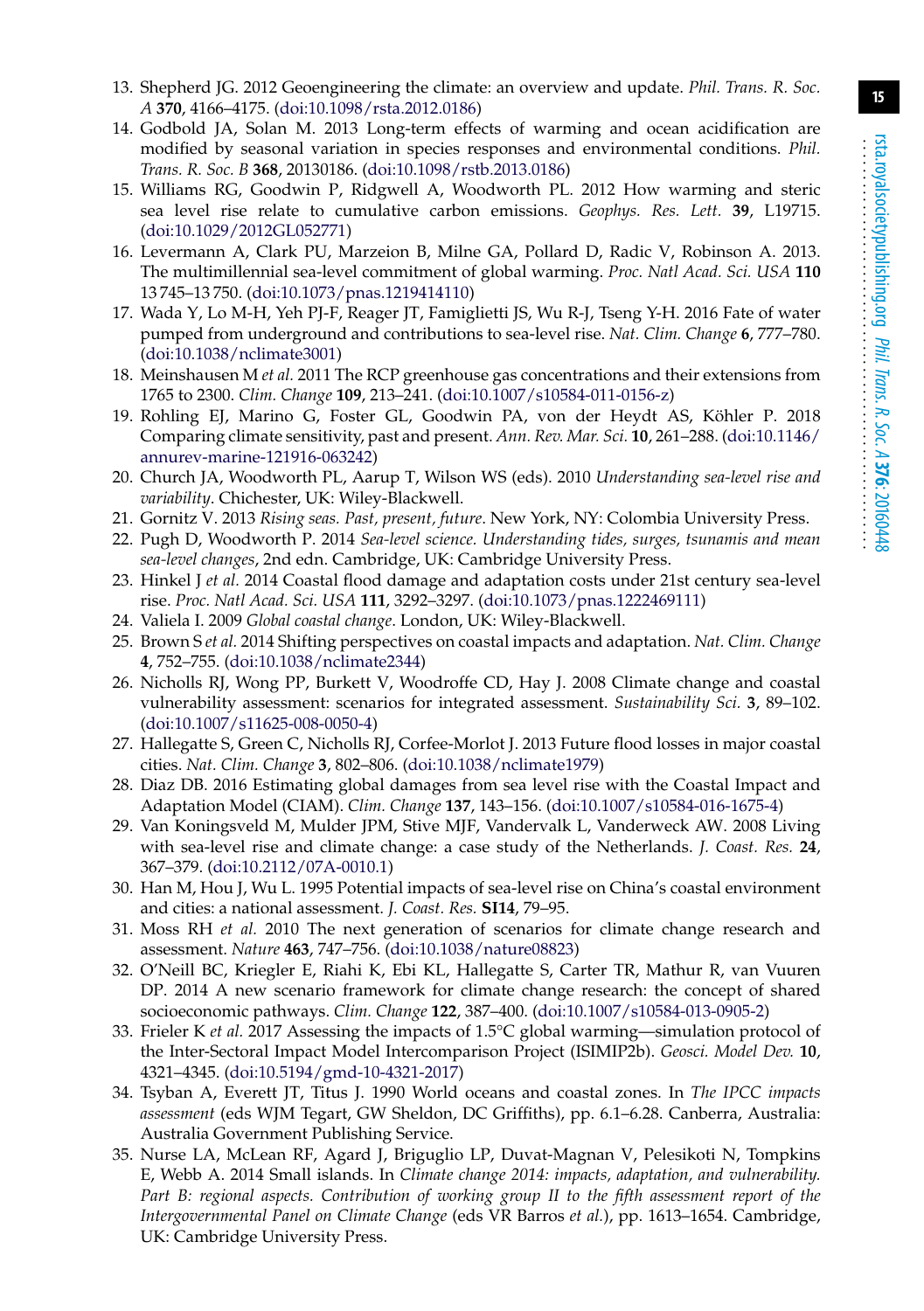- <span id="page-15-0"></span>36. Nicholls RJ, Cazenave A. 2010 Sea-level rise and its impact on coastal zones. *Science* **328**, 1517–1520. [\(doi:10.1126/science.1185782\)](http://dx.doi.org/10.1126/science.1185782)
- <span id="page-15-1"></span>37. Storlazzi CD, Elias EPL, Berkowitz P. 2015 Many atolls may be uninhabitable within decades due to climate change. *Sci. Rep.* **5**, 14546. [\(doi:10.1038/srep14546\)](http://dx.doi.org/10.1038/srep14546)
- <span id="page-15-2"></span>38. Cazenave A, Cozannet GL. 2014 Sea level rise and its coastal impacts. *Earth's Future* **2**, 15–34. [\(doi:10.1002/2013EF000188\)](http://dx.doi.org/10.1002/2013EF000188)
- <span id="page-15-3"></span>39. Romine BM, Fletcher CH, Barbee MM, Anderson TR, Frazer LN. 2013 Are beach erosion rates and sea-level rise related in Hawaii? *Glob. Planet. Change* **108**, 149–157. [\(doi:10.1016/](http://dx.doi.org/10.1016/j.gloplacha.2013.06.009) [j.gloplacha.2013.06.009\)](http://dx.doi.org/10.1016/j.gloplacha.2013.06.009)
- <span id="page-15-4"></span>40. Kumar L, Taylor S. 2015 Exposure of coastal built assets in the South Pacific to climate risks. *Nat. Clim. Change* **5**, 992–996. [\(doi:10.1038/nclimate2702\)](http://dx.doi.org/10.1038/nclimate2702)
- <span id="page-15-5"></span>41. Mimura N, Nurse L, McLean RF, Agard J, Briguglio L, Lefale P, Payet R, Sem G. 2007 Small islands. In *Climate change 2007: impacts, adaptation, and vulnerability. Contribution of working group II to the fourth assessment report of the Intergovernmental Panel on Climate Change* (eds ML Parry, OF Canziani, JP Palutikof, PJ van der Linden, CE Hanson), pp. 687–716. Cambridge, UK: Cambridge University Press.
- <span id="page-15-6"></span>42. Albert S, Leon JX, Grinham AR, Church JA, Gibbes BR, Woodroffe CD. 2016 Interactions between sea-level rise and wave exposure on reef island dynamics in the Solomon Islands. *Environ. Res. Lett.* **11**, 054011. [\(doi:10.1088/1748-9326/11/5/054011\)](http://dx.doi.org/10.1088/1748-9326/11/5/054011)
- <span id="page-15-7"></span>43. Beetham E, Kench PS, Popinet S. 2017 Future reef growth can mitigate physical impacts of sea-level rise on atoll islands. *Earth's Future* **5**, 1002–1014. [\(doi:10.1002/2017EF000589\)](http://dx.doi.org/10.1002/2017EF000589)
- 44. McLean R, Kench P. 2015 Destruction or persistence of coral atoll islands in the face of 20th and 21st century sea-level rise? *Wiley Interdis. Rev. Clim. Change* **6**, 445–463. [\(doi:10.1002/wcc.350\)](http://dx.doi.org/10.1002/wcc.350)
- <span id="page-15-8"></span>45. Webb AP, Kench PS. 2010 The dynamic response of reef islands to sea-level rise: evidence from multi-decadal analysis of island change in the Central Pacific. *Glob. Planet. Change* **72**, 234–246. [\(doi:10.1016/j.gloplacha.2010.05.003\)](http://dx.doi.org/10.1016/j.gloplacha.2010.05.003)
- <span id="page-15-9"></span>46. Kench PS, Thompson D, Ford MR, Ogawa H, McLean RF. 2015 Coral islands defy sealevel rise over the past century: records from a central Pacific atoll. *Geology* **43**, 515–518. [\(doi:10.1130/g36555.1\)](http://dx.doi.org/10.1130/g36555.1)
- <span id="page-15-10"></span>47. Wadey M, Brown S, Nicholls RJ, Haigh I. 2017 Coastal flooding in the Maldives: an assessment of historic events and their implications. *Nat. Hazards* **89**, 131–159. [\(doi:10.1007/](http://dx.doi.org/10.1007/s11069-017-2957-5) [s11069-017-2957-5\)](http://dx.doi.org/10.1007/s11069-017-2957-5)
- <span id="page-15-11"></span>48. Jamero ML, Onuki M, Esteban M, Billones-Sensano XK, Tan N, Nellas A, Takagi H, Thao ND, Valenzuela VP. 2017 Small-island communities in the Philippines prefer local measures to relocation in response to sea-level rise. *Nat. Clim. Change* **7**, 581–586. [\(doi:10.1038/](http://dx.doi.org/10.1038/nclimate3344) [nclimate3344\)](http://dx.doi.org/10.1038/nclimate3344)
- <span id="page-15-12"></span>49. Kelman I. 2015 Difficult decisions: migration from small island developing states under climate change. *Earth's Future* **3**, 133–142. [\(doi:10.1002/2014ef000278\)](http://dx.doi.org/10.1002/2014ef000278)
- <span id="page-15-13"></span>50. Constable AL. 2017 Climate change and migration in the Pacific: options for Tuvalu and the Marshall Islands. *Reg. Environ. Change* **17**, 1029–1038. [\(doi:10.1007/s10113-016-1004-5\)](http://dx.doi.org/10.1007/s10113-016-1004-5)
- <span id="page-15-14"></span>51. McNamara KE, des Combes HJ. 2015 Planning for community relocations due to climate change in Fiji. *Int. J. Disaster Risk Sci.* **6**, 315–319. [\(doi: 10.1007/s13753-015-0065-2\)](http://dx.doi.org/10.1007/s13753-015-0065-2)
- <span id="page-15-15"></span>52. Pressly L. 2017 The island people with a climate change escape plan. See [http://www.bbc.](http://www.bbc.co.uk/news/magazine-41337815) [co.uk/news/magazine-41337815.](http://www.bbc.co.uk/news/magazine-41337815)
- <span id="page-15-16"></span>53. Speelman LH. 2015 Empirical analysis of migration in small islands: the role of environmental and social factors. Doctoral thesis, University of Southampton, UK.
- <span id="page-15-17"></span>54. Ericson JP, Vorosmarty CJ, Dingman SL, Ward LG, Meybeck M. 2006 Effective sea-level rise and deltas: causes of change and human dimension implications. *Glob. Planet. Change* **50**, 63–82. [\(doi:10.1016/j.gloplacha.2005.07.004\)](http://dx.doi.org/10.1016/j.gloplacha.2005.07.004)
- <span id="page-15-18"></span>55. Woodroffe CD, Nicholls RJ, Saito Y, Chen Z, Goodbred SL. 2006 Landscape variability and the response of Asian megadeltas to environmental change. In *Global change and integrated coastal management: the Asia-Pacific region* (ed. N Harvey), pp. 277–314. Berlin, Germany: Springer.
- <span id="page-15-20"></span><span id="page-15-19"></span>56. Syvitski JPM. 2008 Deltas at risk. *Sustainability Sci.* **3**, 23–32. [\(doi:10.1007/s11625-008-0043-3\)](http://dx.doi.org/10.1007/s11625-008-0043-3)
- 57. Tessler ZD, Vörösmarty CJ, Overeem I, Syvitski JPM. 2018 A model of water and sediment balance as determinants of relative sea level rise in contemporary and future deltas. *Geomorphology* **305**, 209–220. [\(doi:10.1016/j.geomorph.2017.09.040\)](http://dx.doi.org/10.1016/j.geomorph.2017.09.040)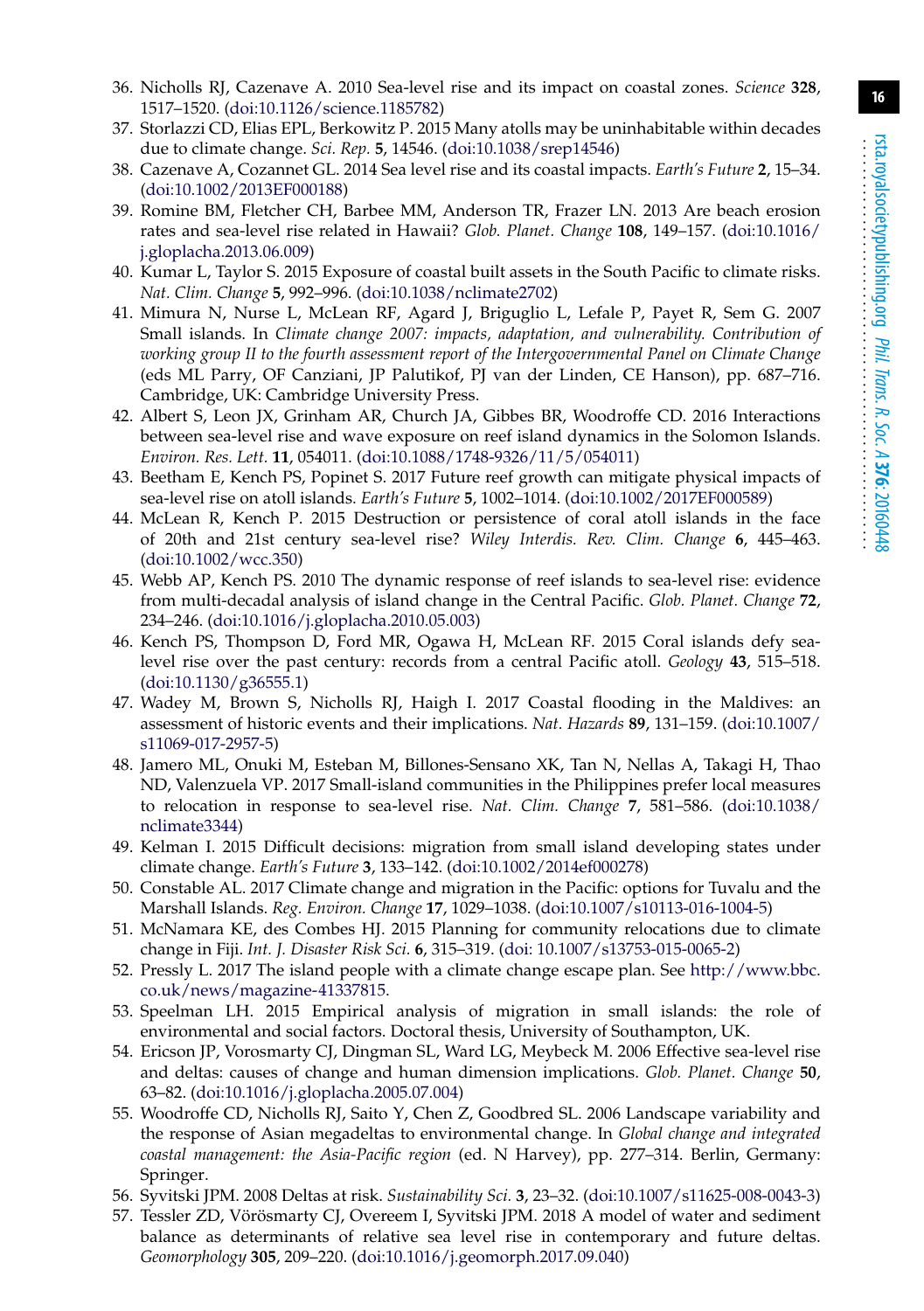- <span id="page-16-0"></span>58. Syvitski JPM *et al.* 2009 Sinking deltas due to human activities. *Nat. Geosci.* **2**, 681–686. [\(doi:10.1038/ngeo629\)](http://dx.doi.org/10.1038/ngeo629)
- <span id="page-16-1"></span>59. Darby SE, Dunn FE, Nicholls RJ, Rahman M, Riddy L. 2015 A first look at the influence of anthropogenic climate change on the future delivery of fluvial sediment to the Ganges-Brahmaputra-Meghna delta. *Environ. Sci. Process. Impacts* **17**, 1587–1600. [\(doi:10.1039/](http://dx.doi.org/10.1039/c5em00252d) [c5em00252d\)](http://dx.doi.org/10.1039/c5em00252d)
- <span id="page-16-2"></span>60. Whitehead PG *et al.* 2015 Impacts of climate change and socio-economic scenarios on flow and water quality of the Ganges, Brahmaputra and Meghna (GBM) river systems: low flow and flood statistics. *Environ. Sci. Process. Impacts* **17**, 1057–1069. [\(doi:10.1039/c4em00619d\)](http://dx.doi.org/10.1039/c4em00619d)
- <span id="page-16-3"></span>61. Brown S, Nicholls RJ. 2015 Subsidence and human influences in mega deltas: the case of the Ganges–Brahmaputra–Meghna. *Sci. Total Environ.* **527**, 362–374. [\(doi:10.1016/](http://dx.doi.org/10.1016/j.scitotenv.2015.04.124) [j.scitotenv.2015.04.124\)](http://dx.doi.org/10.1016/j.scitotenv.2015.04.124)
- <span id="page-16-4"></span>62. Auerbach LW *et al.* 2015 Flood risk of natural and embanked landscapes on the Ganges-Brahmaputra tidal delta plain. *Nat. Clim. Change* **5**, 153–157. [\(doi:10.1038/nclimate2472\)](http://dx.doi.org/10.1038/nclimate2472)
- <span id="page-16-5"></span>63. Pethick J, Orford JD. 2013 Rapid rise in effective sea-level in southwest Bangladesh: its causes and contemporary rates. *Glob. Planet. Change* **111**, 237–245. [\(doi:10.1016/j.gloplacha.](http://dx.doi.org/10.1016/j.gloplacha.2013.09.019) [2013.09.019\)](http://dx.doi.org/10.1016/j.gloplacha.2013.09.019)
- <span id="page-16-6"></span>64. Stanely DJ, Warne AG. 1993 Sea level and initiation of predynastic culture in the Nile Delta. *Nature* **363**, 435–438. [\(doi:10.1038/363435a0\)](http://dx.doi.org/10.1038/363435a0)
- <span id="page-16-7"></span>65. Kaneko S, Toyota T. 2011 Long-term urbanization and land subsidence in Asian megacities: an indicators system approach. In *Groundwater and subsurface environments: human impacts in Asian coastal cities* (ed. M Taniguchi), pp. 249–270. Tokyo, Japan: Springer.
- <span id="page-16-8"></span>66. GED 2017 Bangladesh Delta Plan 2100, draft under expert review. Government of the People's Republic of Bangladesh, Bangladesh Planning Commission, General Economic Division. See [http://www.plancomm.gov.bd/wp-content/uploads/2017/delta\\_](http://www.plancomm.gov.bd/wp-content/uploads/2017/delta_plan/Bangladesh_Delta_Plan_2100_DRAFT.pdf) [plan/Bangladesh\\_Delta\\_Plan\\_2100\\_DRAFT.pdf](http://www.plancomm.gov.bd/wp-content/uploads/2017/delta_plan/Bangladesh_Delta_Plan_2100_DRAFT.pdf) (accessed 21 January 2018).
- <span id="page-16-9"></span>67. Day J, Kemp GP, Freeman A, Muth DP. 2014 *Perspectives on the restoration of the Mississippi Delta: the once and future delta*. Dordrecht, the Netherlands: Springer.
- <span id="page-16-10"></span>68. Nowreen S, Jalal MR, Alam Khan MS. 2014 Historical analysis of rationalizing south west coastal polders of Bangladesh. *Water Policy* **16**, 264–279. [\(doi:10.2166/wp.2013.172\)](http://dx.doi.org/10.2166/wp.2013.172)
- <span id="page-16-11"></span>69. Hanson S, Nicholls R, Ranger N, Hallegatte S, Corfee-Morlot J, Herweijer C, Chateau J. 2011 A global ranking of port cities with high exposure to climate extremes. *Clim. Change* **104**, 89–111. [\(doi:10.1007/s10584-010-9977-4\)](http://dx.doi.org/10.1007/s10584-010-9977-4)
- <span id="page-16-12"></span>70. Spanger-Siegfried E, Fitzpatrick MF, Dahl K. 2014 *Encroaching tides: how sea level rise and tidal flooding threaten U.S. East and Gulf coast communities over the next 30 years*. Cambridge, MA: Union of Concerned Scientists.
- <span id="page-16-13"></span>71. Clark PU *et al.* 2016 Consequences of twenty-first-century policy for multi-millennial climate and sea-level change. *Nat. Clim. Change* **6**, 360–369. [\(doi:10.1038/nclimate2923\)](http://dx.doi.org/10.1038/nclimate2923)
- <span id="page-16-14"></span>72. Kahn B. 2015 Here are 10 striking images of future sea levels. See [http://www.climatecentral.](http://www.climatecentral.org/news/images-of-future-sea-levels-19213) [org/news/images-of-future-sea-levels-19213.](http://www.climatecentral.org/news/images-of-future-sea-levels-19213)
- <span id="page-16-15"></span>73. Tarrant O, Sayers P. 2012 Managing flood risk in the Thames Estuary—the development of a long-term robust and flexible strategy. In *Flood risk: planning, design and management of flood defence infrastructure* (ed. P Sayers), pp. 202–326. London, UK: ICE Publishing.
- <span id="page-16-16"></span>74. Lavery S, Donovan B. 2005 Flood risk management in the Thames Estuary looking ahead 100 years. *Phil. Trans. R. Soc. A* **363**, 1455–1474. [\(doi:10.1098/rsta.2005.1579\)](http://dx.doi.org/10.1098/rsta.2005.1579)
- <span id="page-16-17"></span>75. Ranger N, Reeder T, Lowe J. 2013 Addressing 'deep' uncertainty over long-term climate in major infrastructure projects: four innovations of the Thames Estuary 2100 Project. *EURO J. Decis. Process.* **1**, 233–262. [\(doi:10.1007/s40070-013-0014-5\)](http://dx.doi.org/10.1007/s40070-013-0014-5)
- <span id="page-16-18"></span>76. Godbold JA, Hale R, Wood CL, Solan M. 2017 Vulnerability of macronutrients to the concurrent effects of enhanced temperature and atmospheric  $pCO<sub>2</sub>$  in representative shelf sea sediment habitats. *Biogeochemistry* **135**, 89–102. [\(doi:10.1007/s10533-017-0340-y\)](http://dx.doi.org/10.1007/s10533-017-0340-y)
- <span id="page-16-19"></span>77. Boyd PW, Cornwall CE, Davison A, Doney SC, Fourquez M, Hurd CL, Lima ID, McMinn A. 2016 Biological responses to environmental heterogeneity under future ocean conditions. *Glob. Change Biol.* **22**, 2633–2650. [\(doi: 10.1111/gcb.13287\)](http://dx.doi.org/10.1111/gcb.13287)
- <span id="page-16-20"></span>78. van Hooidonk R, Maynard J, Tamelander J, Gove J, Ahmadia G, Raymundo L, Williams G, Heron SF, Planes S. 2016 Local-scale projections of coral reef futures and implications of the Paris Agreement. *Sci. Rep.* **6**, 39666. [\(doi:10.1038/srep39666\)](http://dx.doi.org/10.1038/srep39666)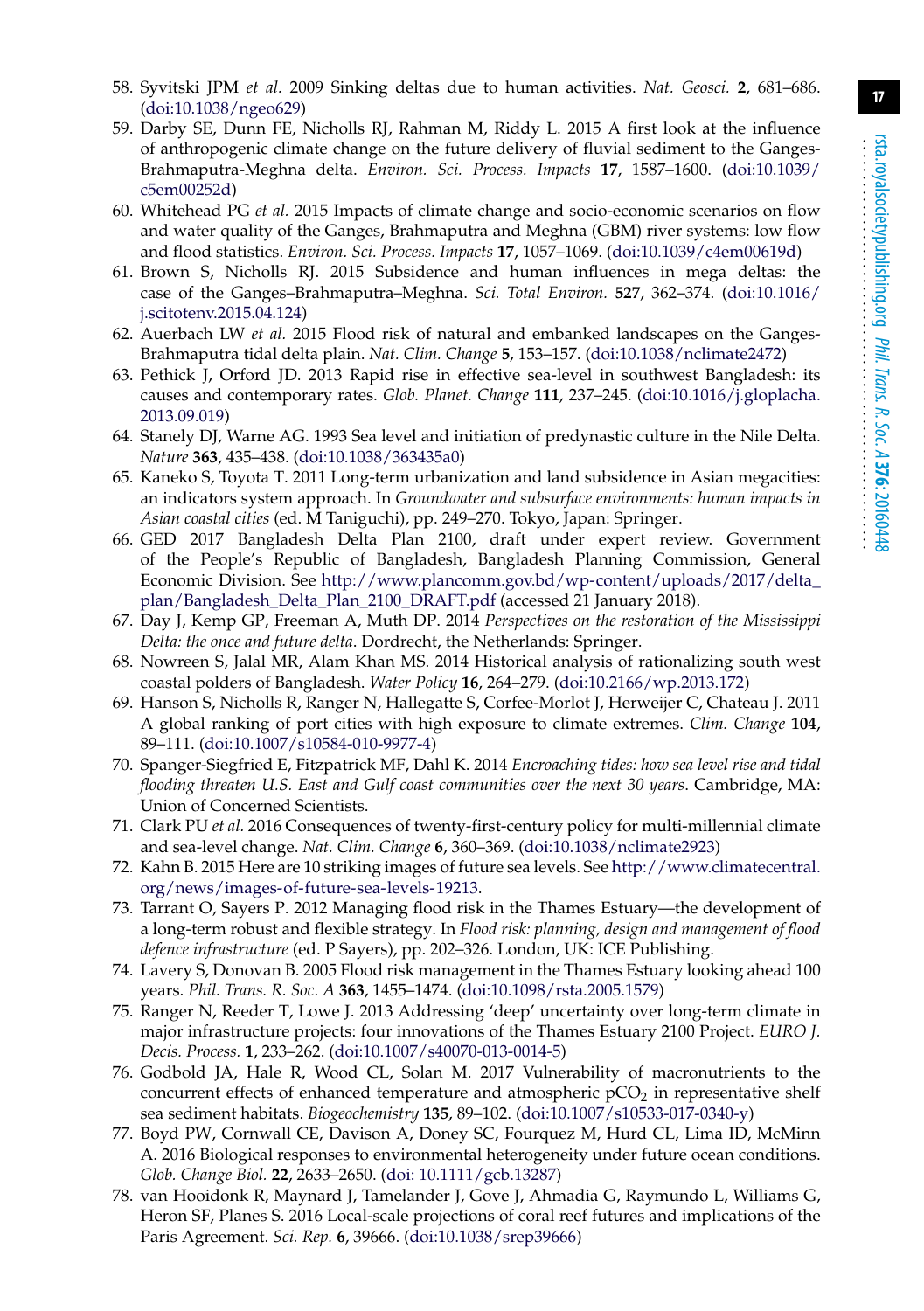- <span id="page-17-0"></span>79. Calosi P, Melatunan S, Turner LM, Artioli Y, Davidson RL, Byrne JJ, Viant MR, Widdicombe S, Rundle SD. 2017 Regional adaptation defines sensitivity to future ocean acidification. *Nat. Commun.* **8**, 13994. [\(doi:10.1038/ncomms13994\)](http://dx.doi.org/10.1038/ncomms13994)
- <span id="page-17-1"></span>80. Saunders MI *et al.* 2014 Interdependency of tropical marine ecosystems in response to climate change. *Nat. Clim. Change* **4**, 724–729. [\(doi:10.1038/nclimate2274\)](http://dx.doi.org/10.1038/nclimate2274)
- <span id="page-17-2"></span>81. Wernberg T *et al.* 2016 Climate-driven regime shift of a temperate marine ecosystem. *Science* **353**, 169–172. [\(doi:10.1126/science.aad8745\)](http://dx.doi.org/10.1126/science.aad8745)
- <span id="page-17-3"></span>82. Henson SA, Beaulieu C, Ilyina T, John JG, Long M, Seferian R, Tjiputra J, Sarmiento JL. 2017 Rapid emergence of climate change in environmental drivers of marine ecosystems. *Nat. Commun.* **8**, 14682. [\(doi:10.1038/ncomms14682\)](http://dx.doi.org/10.1038/ncomms14682)
- <span id="page-17-4"></span>83. de los Santos CB, Godbold JA, Solan M. 2017 Short-term growth and biomechanical responses of the temperate seagrass *Cymodocea nodosa* to CO2 enrichment. *Mar. Ecol. Prog. Ser.* **572**, 91–102. [\(doi:10.3354/meps12153\)](http://dx.doi.org/10.3354/meps12153)
- <span id="page-17-5"></span>84. Cripps G, Lindeque P, Flynn KJ. 2015 Have we been underestimating the effects of ocean acidification in zooplankton? *Glob. Change Biol.* **20**, 3377–3385. [\(doi:10.1111/gcb.12582\)](http://dx.doi.org/10.1111/gcb.12582)
- <span id="page-17-6"></span>85. Schile LM, Callaway JC, Suding KN, Kelly NM. 2017 Can community structure track sea-level rise? Stress and competitive controls in tidal wetlands. *Ecol. Evol.* **7**, 1276–1285. [\(doi:10.1002/ece3.2758\)](http://dx.doi.org/10.1002/ece3.2758)
- <span id="page-17-7"></span>86. Payne MR *et al.* 2016 Uncertainties in projecting climate-change impacts in marine ecosystems. *ICES J. Mar. Sci.* **73**, 1272–1282. [\(doi:10.1093/icesjms/fsv231\)](http://dx.doi.org/10.1093/icesjms/fsv231)
- <span id="page-17-8"></span>87. Pansch A, Winde V, Asmus R, Asmus H. 2016 Tidal benthic mesocosms simulating future climate change scenarios in the field of marine ecology. *Limnol. Oceanogr. Methods* **14**, 257–267. [\(doi:10.1002/lom3.10086\)](http://dx.doi.org/10.1002/lom3.10086)
- <span id="page-17-9"></span>88. Anonymous. 2016 The maximum climate ambition needs a firm research backing. *Nature* **537**, 585–586. [\(doi:10.1038/537585b\)](http://dx.doi.org/10.1038/537585b)
- <span id="page-17-10"></span>89. Mitchell D, James R, Forster PM, Betts RA, Shiogama H, Allen M. 2016 Realizing the impacts of a 1.5°C warmer world. *Nat. Clim. Change* **6**, 735–737. [\(doi:10.1038/nclimate3055\)](http://dx.doi.org/10.1038/nclimate3055)
- <span id="page-17-11"></span>90. Bulling MT, Hicks N, Murray L, Paterson DM, Raffaelli D, White PCL, Solan M. 2010 Marine biodiversity–ecosystem functions under uncertain environmental futures. *Phil. Trans. R. Soc. B* **365**, 2107–2116. [\(doi:10.1098/rstb.2010.0022\)](http://dx.doi.org/10.1098/rstb.2010.0022)
- <span id="page-17-12"></span>91. Stuart-Smith RD, Edgar GJ, Barrett NS, Kininmonth SJ, Bates AE. 2015 Thermal biases and vulnerability to warming in the world's marine fauna. *Nature* **528**, 88–92. [\(doi:10.1038/](http://dx.doi.org/10.1038/nature16144) [nature16144\)](http://dx.doi.org/10.1038/nature16144)
- <span id="page-17-13"></span>92. Kroeker KJ, Kordas RL, Crim RN, Singh GG. 2010 Meta-analysis reveals negative yet variable effects of ocean acidification on marine organisms. *Ecol. Lett.* **13**, 1419–1434. [\(doi:10.1111/j.1461-0248.2010.01518.x\)](http://dx.doi.org/10.1111/j.1461-0248.2010.01518.x)
- <span id="page-17-14"></span>93. Poloczanska ES *et al.* 2013 Global imprint of climate change on marine life. *Nat. Clim. Change* **3**, 919–925. [\(doi:10.1038/nclimate1958\)](http://dx.doi.org/10.1038/nclimate1958)
- 94. Solan M, Whiteley NM. 2016 *Stressors in the marine environment. Physiological and ecological responses; societal implications*. Oxford, UK: Oxford University Press.
- <span id="page-17-15"></span>95. Cheung WWL, Reygondeau G, Froicher TL. 2016 Large benefits to marine fisheries of meeting the 1.5°C global warming target. *Science* **354**, 1591–1594. [\(doi:10.1126/](http://dx.doi.org/10.1126/science.aag2331) [science.aag2331\)](http://dx.doi.org/10.1126/science.aag2331)
- <span id="page-17-16"></span>96. Barnett TP, Pierce DW, AchutaRao KM, Gleckler PJ, Santer BD, Gregory JM, Washington WM. 2005 Penetration of human-induced warming into the world's oceans. *Science* **309**, 284–287. [\(doi:10.1126/science.1112418\)](http://dx.doi.org/10.1126/science.1112418)
- <span id="page-17-17"></span>97. Somero GN. 2010 The physiology of climate change: how potentials for acclimatization and genetic adaptation will determine 'winners' and 'losers'. *J. Exp. Biol.* **213**, 912–920. [\(doi:10.1242/jeb.037473\)](http://dx.doi.org/10.1242/jeb.037473)
- <span id="page-17-18"></span>98. Rogelj J *et al.* 2016 Paris Agreement climate proposals need a boost to keep warming well below 2°C. *Nature* **534**, 631–639. [\(doi:10.1038/nature18307\)](http://dx.doi.org/10.1038/nature18307)
- 99. King AD, Karoly DJ, Henley BJ. 2017 Australian climate extremes at 1.5°C and 2°C of global warming. *Nat. Clim. Change* **7**, 412–416. [\(doi:10.1038/nclimate3296\)](http://dx.doi.org/10.1038/nclimate3296)
- <span id="page-17-19"></span>100. Schleussner CF *et al.* 2016 Science and policy characteristics of the Paris Agreement temperature goal. *Nat. Clim. Change* **6**, 827–835. [\(doi:10.1038/nclimate3096\)](http://dx.doi.org/10.1038/nclimate3096)
- <span id="page-17-20"></span>101. Schram JB, Schoenrock KM, McClintock JB, Amsler CD, Angus RA. 2016 Testing Antarctic resilience: the effects of elevated seawater temperature and decreased pH on two gastropod species. *ICES J. Mar. Sci.* **73**, 739–752. [\(doi:10.1093/icesjms/fsv233\)](http://dx.doi.org/10.1093/icesjms/fsv233)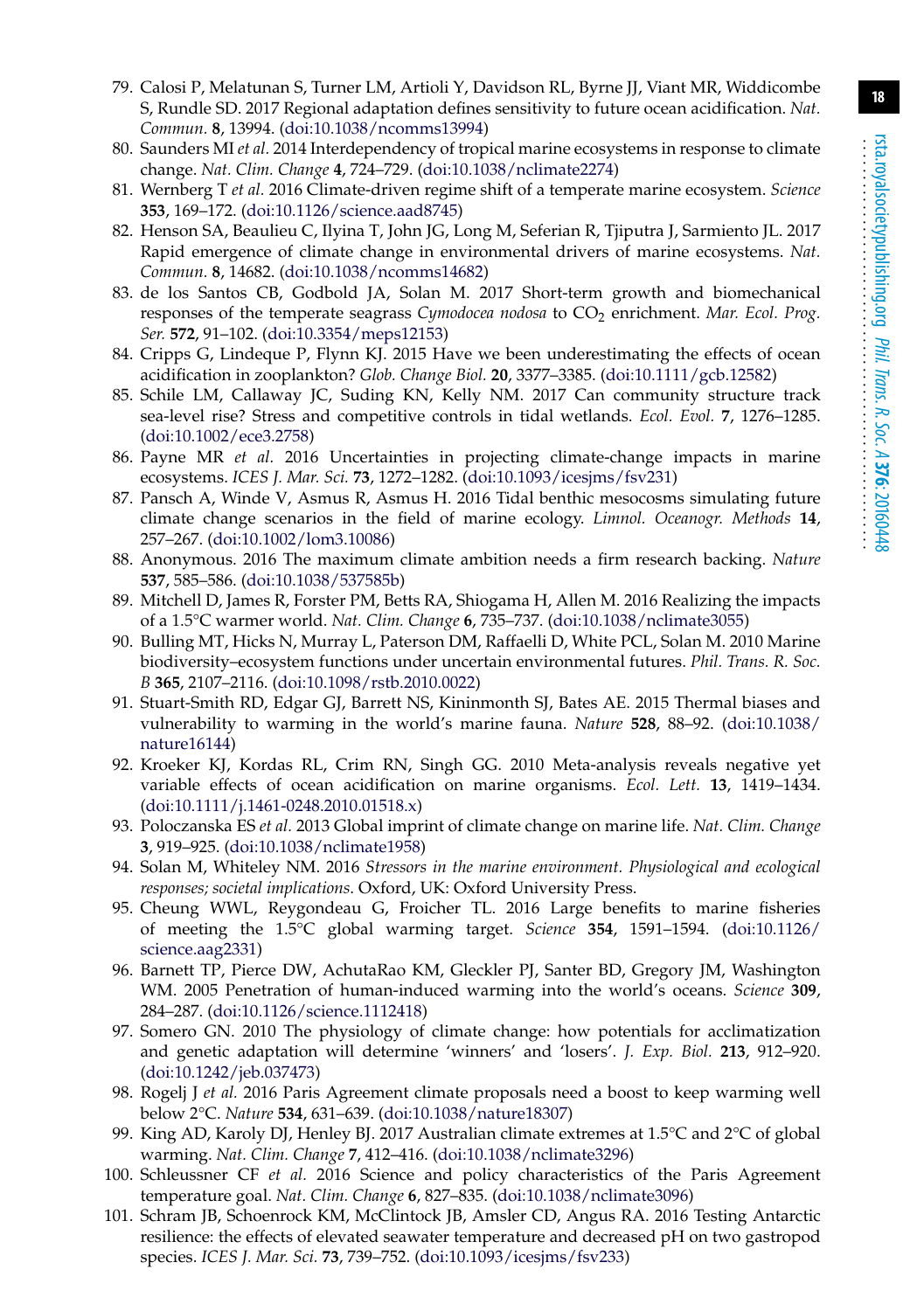- <span id="page-18-0"></span>102. Crespo D *et al.* 2017 New climatic targets against global warming: will the maximum 2°C temperature rise affect estuarine benthic communities? *Sci. Rep.* **7**, 3918. [\(doi:10.1038/](http://dx.doi.org/10.1038/s41598-017-04309-0) [s41598-017-04309-0\)](http://dx.doi.org/10.1038/s41598-017-04309-0)
- <span id="page-18-1"></span>103. Frieler K, Meinshausen M, Golly A, Mengel M, Lebek K, Donner SD, Hoegh-Guldberg O. 2013 Limiting global warming to 2°C is unlikely to save most coral reefs. *Nat. Clim. Change* **3**, 165–170. [\(doi:10.1038/nclimate1674\)](http://dx.doi.org/10.1038/nclimate1674)
- <span id="page-18-2"></span>104. Howells EJ, Abrego D, Meyer E, Kirk NL, Burt JA. 2016 Host adaptation and unexpected symbiont partners enable reef-building corals to tolerate extreme temperatures. *Glob. Change Biol.* **22**, 2702–2714. [\(doi:10.1111/gcb.13250\)](http://dx.doi.org/10.1111/gcb.13250)
- <span id="page-18-3"></span>105. Chakravarti LJ, Beltran VH, van Oppen MJH. 2017 Rapid thermal adaptation in photosymbionts of reef-building corals. *Glob. Change Biol.* **23**, 4675–46688. [\(doi:10.1111/](http://dx.doi.org/10.1111/gcb.13702) [gcb.13702\)](http://dx.doi.org/10.1111/gcb.13702)
- <span id="page-18-4"></span>106. Wang ZL, Lin L, Zhang XY, Zhang H, Liu LK, Xu YY. 2017 Scenario dependence of future changes in climate extremes under 1.5°C and 2°C global warming. *Sci. Rep.* **7**, 46432. [\(doi:10.1038/srep46432\)](http://dx.doi.org/10.1038/srep46432)
- <span id="page-18-5"></span>107. Matthews TKR, Wilby RL, Murphy C. 2017 Communicating the deadly consequences of global warming for human heat stress. *Proc. Natl Acad. Sci. USA* **114**, 3861–3866. [\(doi:10.1073/pnas.1617526114\)](http://dx.doi.org/10.1073/pnas.1617526114)
- <span id="page-18-6"></span>108. Tuckett CA, de Bettignies T, Fromont J, Wernberg T. 2017 Expansion of corals on temperate reefs: direct and indirect effects of marine heatwaves. *Coral Reefs* **36**, 947–956. [\(doi:10.1007/s00338-017-1586-5\)](http://dx.doi.org/10.1007/s00338-017-1586-5)
- <span id="page-18-7"></span>109. Le Nohaic R *et al.* 2017 Marine heatwave causes unprecedented regional mass bleaching of thermally resistant corals in northwestern Australia. *Sci. Rep.* **7**, 14999. [\(doi:10.1038/](http://dx.doi.org/10.1038/s41598-017-14794-y) [s41598-017-14794-y\)](http://dx.doi.org/10.1038/s41598-017-14794-y)
- <span id="page-18-8"></span>110. Vitousek S, Barnard PL, Fletcher CH, Frazer N, Erikson L, Storlazzi CD. 2017 Doubling of coastal flooding frequency within decades due to sea-level rise. *Sci. Rep.* **7**, 1399. [\(doi:10.1038/s41598-017-01362-7\)](http://dx.doi.org/10.1038/s41598-017-01362-7)
- <span id="page-18-9"></span>111. Spencer T, Schuerch M, Nicholls RJ, Hinkel J, Lincke D, Vafeidis AT, Reef R, McFadden L, Brown S. 2016 Global coastal wetland change under sea-level rise and related stresses: the DIVA wetland change model. *Glob. Planet. Change* **139**, 15–30. [\(doi:10.1016/j.gloplacha.](http://dx.doi.org/10.1016/j.gloplacha.2015.12.018) [2015.12.018\)](http://dx.doi.org/10.1016/j.gloplacha.2015.12.018)
- <span id="page-18-10"></span>112. Kirwan ML, Guntenspergen GR, Morris JT. 2009 Latitudinal trends in *Spartina alterniflora* productivity and the response of coastal marshes to global change. *Glob. Change Biol.* **15**, 1982–1989. [\(doi:10.1111/j.1365-2486.2008.01834.x\)](http://dx.doi.org/10.1111/j.1365-2486.2008.01834.x)
- <span id="page-18-11"></span>113. Sui X, Zhang RT, Yang LB, Zhong HX, Wand JF, Ni HW. 2015 Effects of long-term elevated CO2 fumigation on microbial communities in a wetland soil. *J. Res. Sci. Technol.* **12**, S93–S96. [\(doi:1544-8053/15/01 S093-04\)](http://dx.doi.org/1544-8053/15/01 S093-04)
- <span id="page-18-12"></span>114. Larkin ZT, Ralph TJ, Tooth S, McCarthy TS. 2017 The interplay between extrinsic and intrinsic controls in determining floodplain wetland characteristics in the South African drylands. *Earth Surf. Processes Landforms* **42**, 1092–1109. [\(doi:10.1002/esp.4075\)](http://dx.doi.org/10.1002/esp.4075)
- <span id="page-18-13"></span>115. Bouttes N, Good P, Gregory JM, Lowe JA. 2015 Nonlinearity of ocean heat uptake during warming and cooling in the FAMOUS climate model. *Geophys. Res. Lett.* **42**, 2409–2416. [\(doi:10.1002/2014GL062807\)](http://dx.doi.org/10.1002/2014GL062807)
- <span id="page-18-14"></span>116. Nicholls RJ, Wong PP, Burkett VR, Codignotto JO, Hay JE, McLean RF, Ragoonaden S, Woodroffe CD. 2007 Coastal systems and low-lying areas. In *Climate change 2007: impacts, adaptation and vulnerability. Contribution of working group II to the fourth assessment report of the Intergovernmental Panel on Climate Change* (eds ML Parry *et al.*), pp. 315–356. Cambridge, UK: Cambridge University Press.
- <span id="page-18-15"></span>117. Nicholls RJ, Reeder T, Brown S, Haigh ID. 2015 The risks of sea-level rise for coastal cities. In *Climate change: a risk assessment* (eds D King, D Schrag, Z Dadi, Q Ye, A Ghosh), pp. 94–98. London, UK: Foreign and Commonwealth Office.
- <span id="page-18-16"></span>118. Haasnoot M, Kwakkel JH, Walker WE, ter Maat J. 2013 Dynamic adaptive policy pathways: a method for crafting robust decisions for a deeply uncertain world. *Glob. Environ. Change* **23**, 485–498. [\(doi:10.1016/j.gloenvcha.2012.12.006\)](http://dx.doi.org/10.1016/j.gloenvcha.2012.12.006)
- <span id="page-18-17"></span>119. NCCS. 2012 Climate Change & Singapore: Challenges. Opportunities. Partnerships. National Climate Change Strategy 2012, Creating a climate for sustainable growth, securing a liveable environment for our future. National Climate Change Secretariat, Prime Minister's Office, Republic of Singapore. See [https://www.nccs.gov.sg/sites/nccs/files/NCCS-2012.pdf.](https://www.nccs.gov.sg/sites/nccs/files/NCCS-2012.pdf)